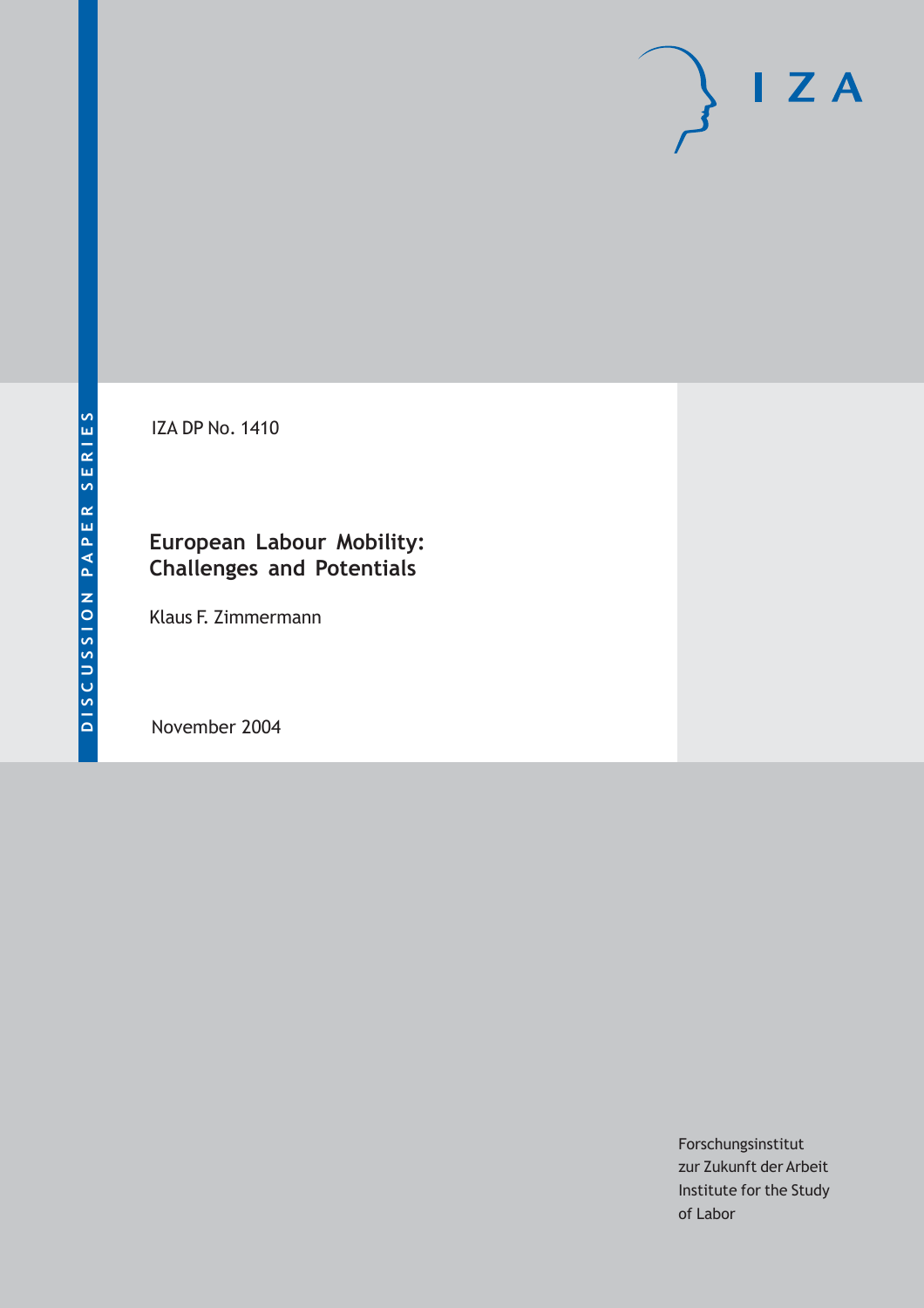# **European Labour Mobility: Challenges and Potentials**

## **Klaus F. Zimmermann**

*IZA Bonn, University of Bonn and DIW Berlin*

### Discussion Paper No. 1410 November 2004

IZA

P.O. Box 7240 53072 Bonn Germany

Phone: +49-228-3894-0 Fax: +49-228-3894-180 Email: [iza@iza.org](mailto:iza@iza.org)

Any opinions expressed here are those of the author(s) and not those of the institute. Research disseminated by IZA may include views on policy, but the institute itself takes no institutional policy positions.

The Institute for the Study of Labor (IZA) in Bonn is a local and virtual international research center and a place of communication between science, politics and business. IZA is an independent nonprofit company supported by Deutsche Post World Net. The center is associated with the University of Bonn and offers a stimulating research environment through its research networks, research support, and visitors and doctoral programs. IZA engages in (i) original and internationally competitive research in all fields of labor economics, (ii) development of policy concepts, and (iii) dissemination of research results and concepts to the interested public.

IZA Discussion Papers often represent preliminary work and are circulated to encourage discussion. Citation of such a paper should account for its provisional character. A revised version may be available directly from the author.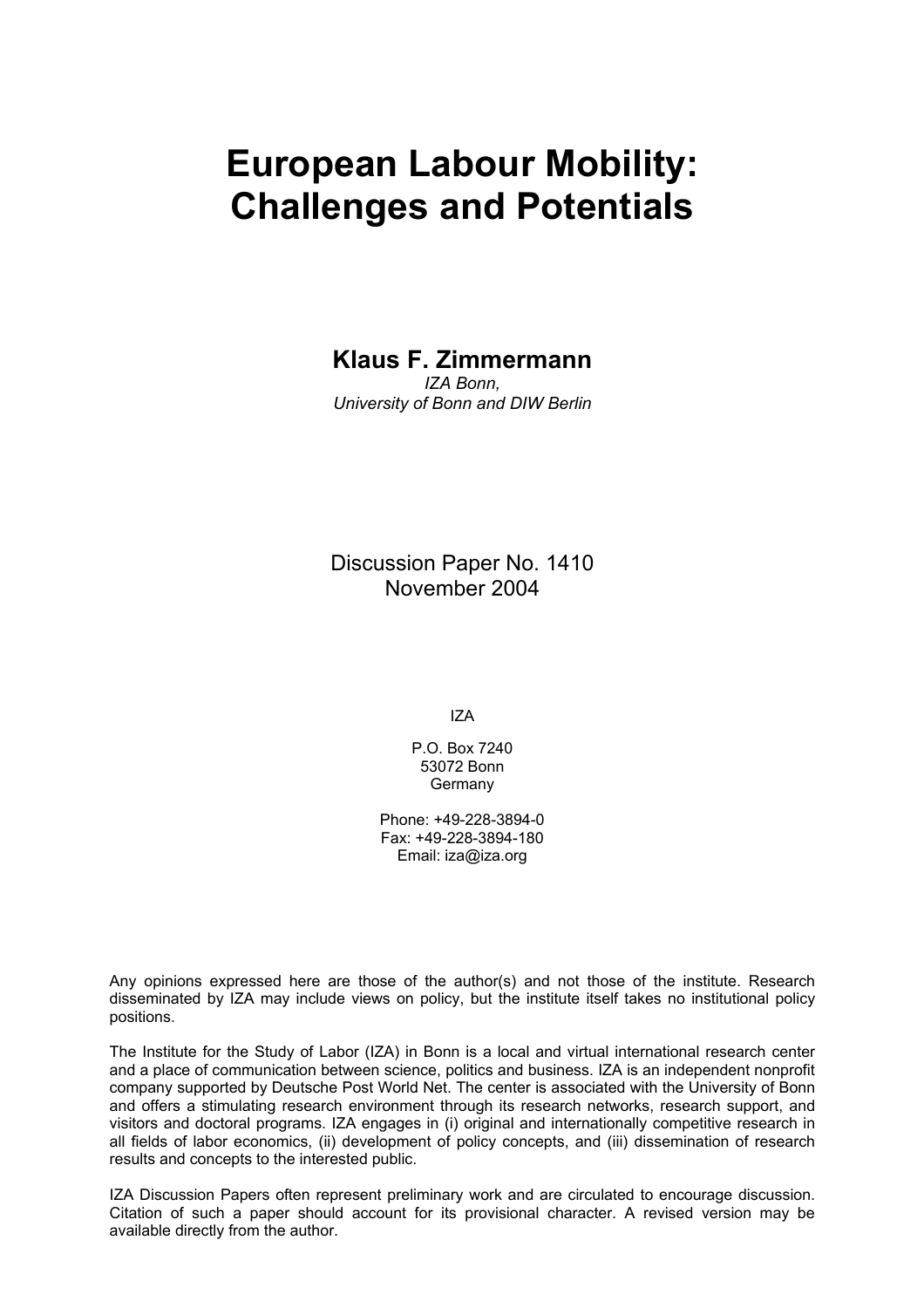IZA Discussion Paper No. 1410 November 2004

# **ABSTRACT**

# **European Labour Mobility: Challenges and Potentials**[∗](#page-2-0)

European Union economies are pressed by (i) a demographic change that induces population ageing and a decline of the workforce, and (ii) a split labour market that is characterized by high levels of unemployment for low-skilled people and a simultaneous shortage of skilled workers. This lack of flexible high-skilled workers and the ageing process has created the image of an immobile labour force and the eurosklerosis phenomenon. In such a situation, an economically motivated immigration policy at the European level can generate welfare improvements. A selective policy that discourages unskilled migrants and attracts skilled foreign workers will vitalize the labour market, foster growth and increase demand for unskilled native workers. The paper summarizes the available economic insights, and suggests (i) the need to harmonize the single-country migration policies across Europe and (ii) that the European Union needs to become an active player on the international labour markets.

JEL Classification: J61, J21, J68, J82, F22

Keywords: labour mobility, migration, skilled migration, unskilled migration, migration policy, integration policy

Klaus F. Zimmermann IZA Bonn P.O. Box 7240 53072 Bonn Germany Email: [zimmermann@iza.org](mailto:zimmermann@iza.org) 

 $\overline{a}$ 

<span id="page-2-0"></span><sup>∗</sup> Paper presented at the high-level expert conference "Jobs for Europe" on the Social Policy Agenda for the European Union on October 25-26, 2004 in Amsterdam. The author is President of the German Institute for Economic Research (DIW Berlin), Director of the Institute for the Study of Labor (IZA) in Bonn, Professor of Economics at the University of Bonn, and Honorary Professor at the Free University of Berlin. He thanks Aart Jan Bette, Henk Don, Renske Gerstel, Klara Scheepers, Jan van der Velden and other members of the editorial committee, and Amelie Constant, Don DeVoretz, Holger Hinte and Stephanie Wei Wang for many useful comments on earlier drafts.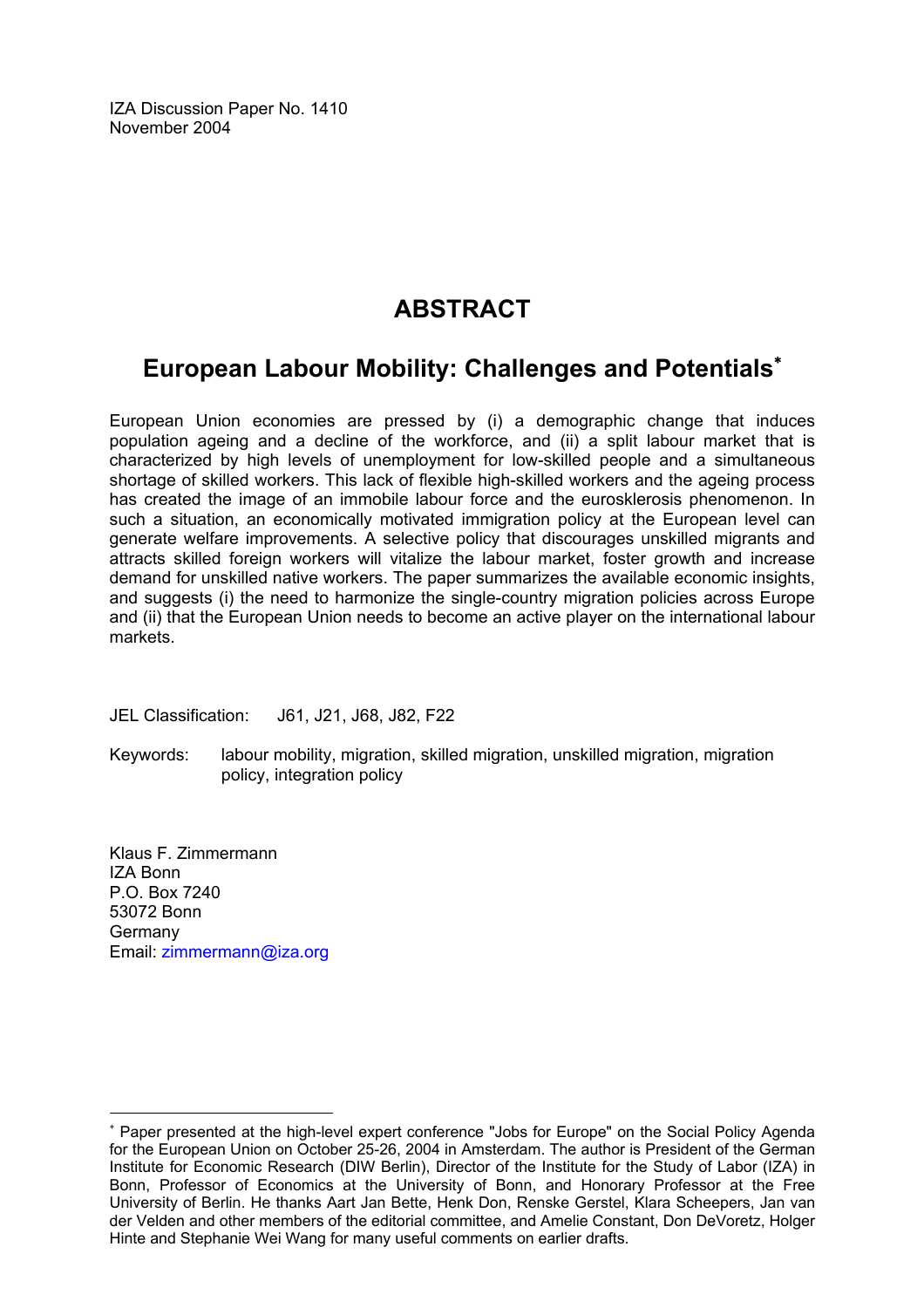#### **1. Key Challenges and Trends**

Labour inflexibility has been seen for long as the major determinant of the employment crisis and the persistent slump of economic growth in Europe.<sup>1</sup> In particular, geographical labour mobility has been suggested as a strong instrument to foster fast economic adjustment and growth. It has also been argued that inflexibility of workers might be no problem when internal labour markets within companies would work well.<sup>2</sup> If there exists substantial firm-specific human capital, inter-firm mobility might be too costly. Also individuals may appreciate inflexibility, because this allows them to live in stable social networks. Consequently, it does not seem surprising that intra-firm job mobility is often more frequent than inter-firm mobility.

While geographical and internal mobility can be both beneficial when employed in a balanced way, migration across regions within a country and between countries within Europe has been in decline over the last decades.<sup>3</sup> Interregional migration plays a much smaller role in adjustment in Europe than in the United States, and this suggests that this is one important component that drives the relative success of the American economy. Europe has become more inflexible when the pressure to adjust became stronger, but an explanation of this worrying puzzle is that mobility reacts to the availability of jobs.<sup>4</sup> While economic growth and the creation of new jobs is strongly associated with the willingness to take up chances across regions, the supply of jobs also regulates the flow of people seeking work. Only when a significant rise in economic growth will boost the demand for labour and create new jobs, geographic mobility of natives will rise significantly. Policy measures have hardly a chance to influence this mobility and intra-firm mobility. Hence, immigration from outside the European Union has become a

<sup>&</sup>lt;sup>1</sup> See OECD (1994), for instance.

<sup>2</sup> See Zimmermann (1998). 3

See Bauer, Dietz, Zimmermann and Zwintz (2004) for Germany, Faini, Galli, Gennari and Rossi (1997) for Italy and Obstfeld and Peri (1998) for mobility within Europe.

<sup>&</sup>lt;sup>4</sup> Bauer, Dietz, Zimmermann and Zwintz (2004) make this point to explain the decline in Germany, while Bover and Velilla (2004) show that the recent increase in Spanish mobility is associated with a rise in the availability of jobs.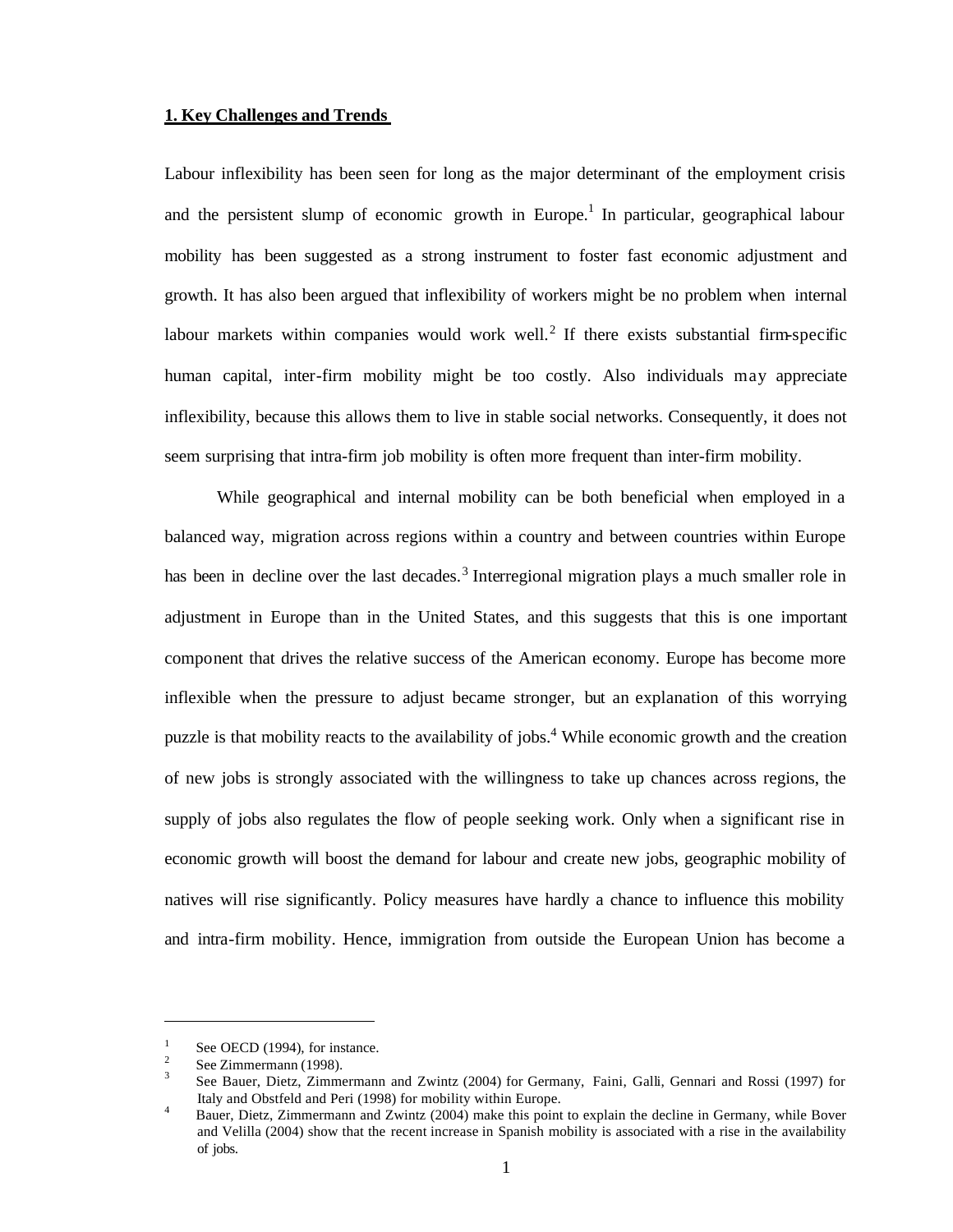potentially very crucial role for the creation of a higher level of labour mobility in Europe. If there is labour mobility it is largely due to international migration.

However, in the globalised world, migration is a controversial and challenging issue. An estimated 175 million people wordwide or about 2.9% of the world population are currently considered to be international migrants. Among other types of migrants, this number contains people moving for purposes of family reunification, refugees, and displaced persons; only very few are economic migrants. This evaluation ignores illegal migrants who typically come for work. Europe is the most important continent for the migration issue showing a current stock of 56 million migrants in the population, followed by Asia with 50 million, and North America with 41 million. In spite of the rising importance of the issue, the understanding of the determinants and the consequences of these movements is still limited, and the proper policy response still unprepared.

Migration challenges can be decomposed into a number of channels. A first channel is unskilled migration. The poor and helpless of the world are knocking at the European doors. Fortress Europe still stands, but at its borders from the East and the South illegal immigration of an unknown size and potential is surging. These aliens contribute to the rising excess supply of native unskilled workers in the European host countries by seeking permanent gainful employment, more and more often with limited success. So far, immigration has not caused much measurable unemployment among natives. However, if current trends prevail, unemployment among immigrants and unskilled native workers may increasingly rise. More social and economic disruptions would be the likely consequence.

A second channel is migration of the most skilled in the labour force. Human capital is the ultimate resource of the 21st century. All developed economies face a strong and increasing excess demand for skilled labour, fostered by technological change, population aging and a subsequent decline in the future native European workforce. The upcoming needs cannot be satisfied sufficiently by the local labour force or the educational system in the particular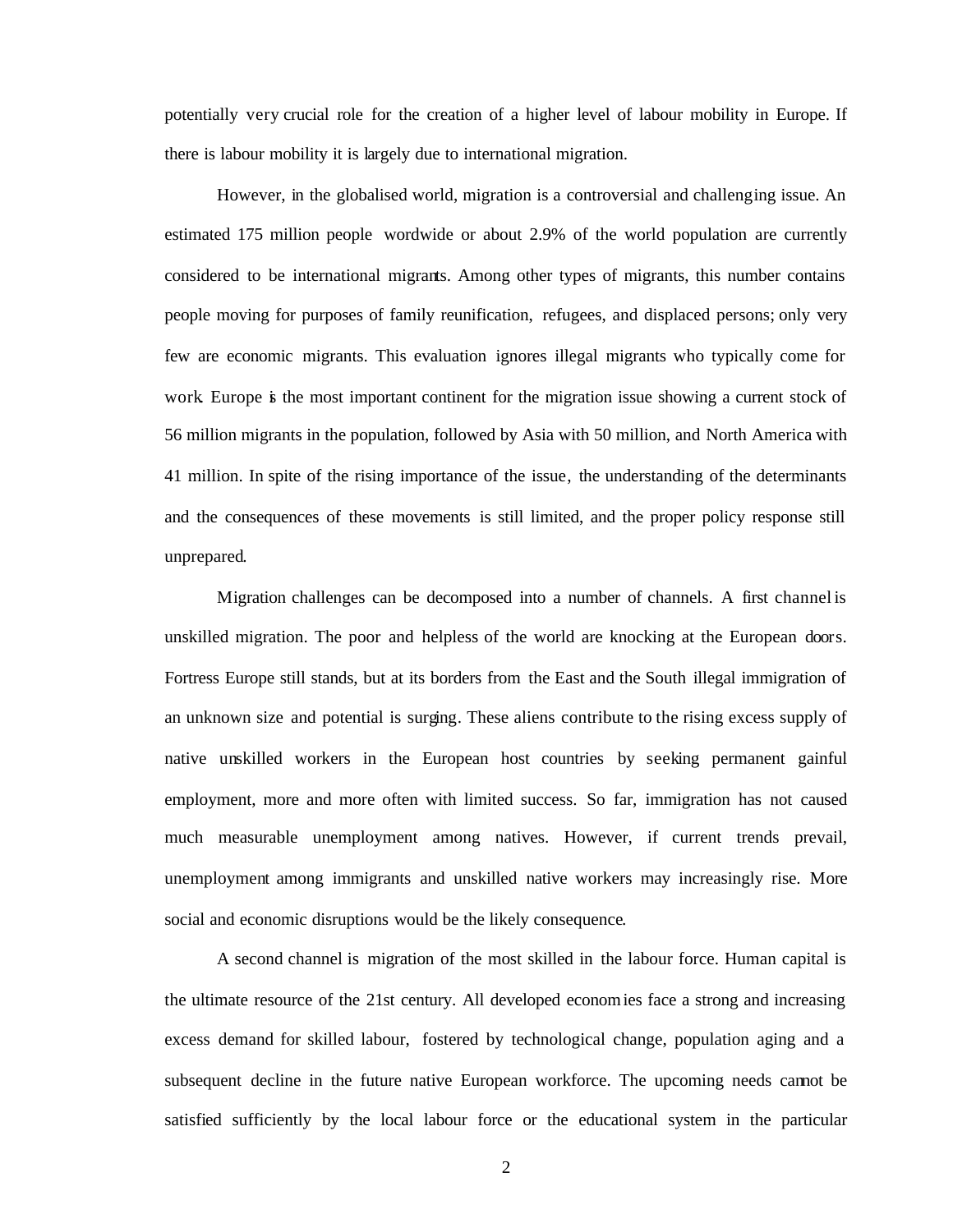countries. Europe is more and more drawn into a competition to attract international skilled labour to fill the gaps. However, unlike traditional immigration countries as the United States, Canada or Australia, Europe has no reputation on the international labour markets for highskilled people. Migration, return migration, onward migration and circular migration are the new challenging phenomena in this phase of the internationalisation of the labour market.

A third channel for the global impact of migration on the economy is the required productive mix of skilled and unskilled workers at the workplace. It is increasingly observed that the lack of qualified workers decreases the incentives to hire low -skilled workers. The increasing excess-demand of companies for high-skilled workers is then associated with the growing gap in jobs for the low-skilled. If Europe fails to train enough people or to attract high-skilled labour, there will be soon a pressing need to develop markets that supply jobs for unskilled labour.

Factor mobility is the fourth channel of labour competition. If people do not move or are not allowed to move, trade or capital mobility may take its place. For instance, cheap labour is embodied into the imports of goods, and this threatens home production and low-skilled workers in particular. Virtual migration is the ultimate threat: Many jobs can be exercised through the internet. Companies more and more outsource their jobs by going global. European jobs may thus melt away without any real movement in the foreign work force.

Fifth, the expansion of the European Union will trigger further immigration into major European countries and create new market opportunities in Central and Eastern Europe. This is, certainly a transition issue, whereas the inflow of low-skilled people has already largely taken place through illegal immigration. Now, the European Union countries need to ensure that the mobile high-skilled East Europeans are not attracted mainly by the traditional immigration countries.

A sixth challenge is that a large part of the current migrants in the European Union are not available for the labour market, since they did not come as economic migrants but through family reunification and as asylum seekers who are not supposed to work. Missing incentives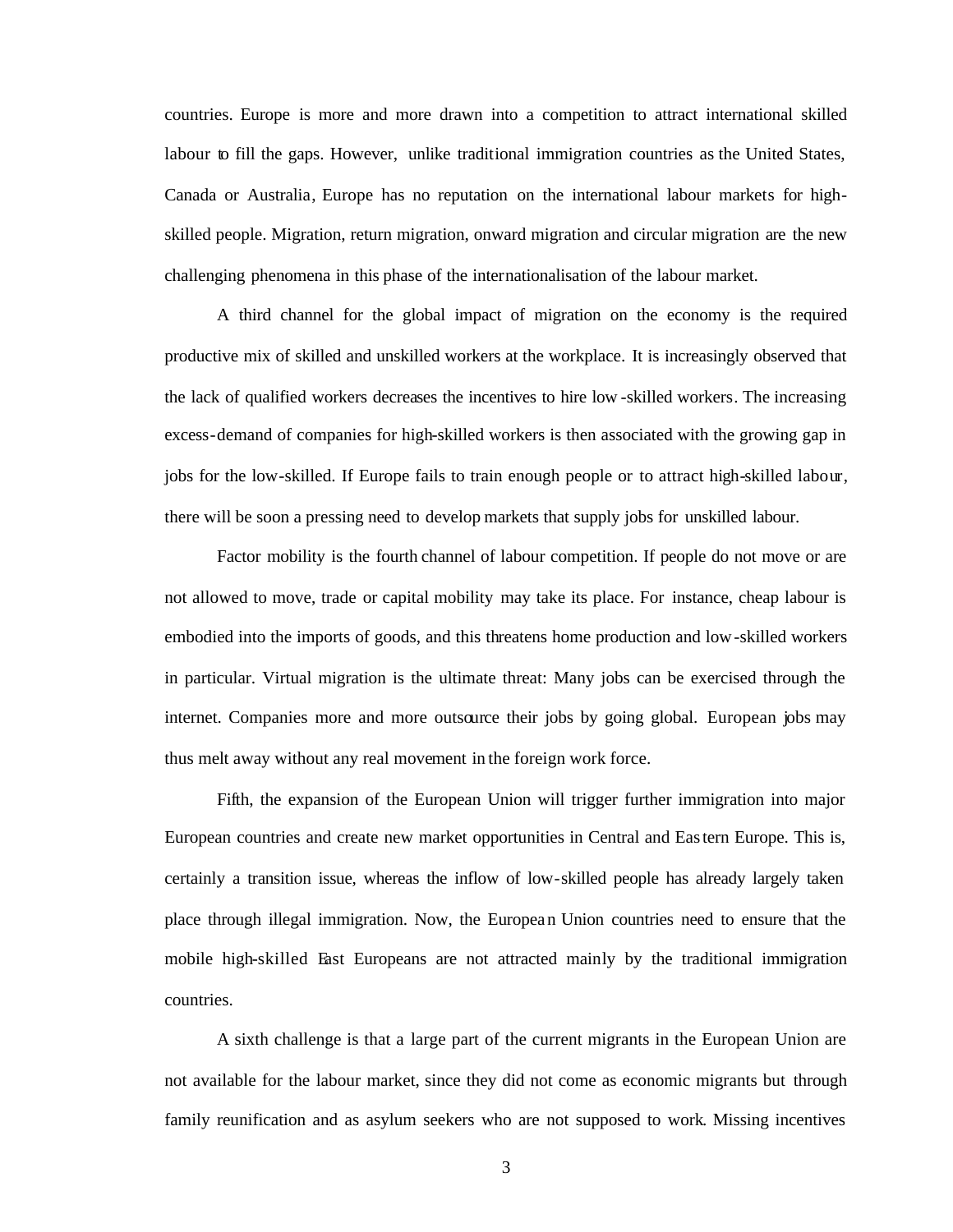and individual characterics of migrants. This is a major policy failure, since Europe as a whole has received large migration flows over the last decades. H owever, this has been an uncontrolled and unwanted development that has left the union unprepared.

The European Union will soon have to decide how to meet these challenges in an organized, systematic, and collaborative way. Is a continuation of the current policy of neglect still acceptable, or does the European Union need a common labour migration policy that is more pragmatic and "rational" in the sense that it considers economic interests? In order to develop an appropriate policy, it is necessary to learn more about how immigrants currently fare in European member countries, and how they affect the economic well-being of the native populations and public sector finances. It is furthermore important to understand how policy measures have contributed to the current migration situation. Note that while immigration has many dimensions (including social and humanitarian), this paper deals with the issue from a purely economic perspective.

#### **2. Some Relevant Economic Migration Theories**

 $\overline{\phantom{a}}$ 

Economic theories concerning migration seen from the host country can be organised around three major themes.<sup>5</sup> (i) the determinants of migration, (ii) the assimilation of the migrants, and (iii) the effects of the immigrants on the natives. Migration decisions<sup>6</sup> respond largely to differences in regional disparities in prosperity. Hence, differences in earnings, unemployment rates, costs of living, public goods and public transfers are important determinants of a move. The decision to move is also affected by the costs of moving that not only include monetary costs like travel expenses, and foregone earnings dur ing the move, but also psychological costs arising from the separation from family and friends. According to the human capital model, the likelihood of migration is decreasing with age, reflecting the smaller expected lifetime gain from moving for older people. Individuals with higher education should exhibit a higher migration

<sup>5</sup> The four volumes by Zimmermann and Bauer (2002) collect the most relevant research papers in the literature outlining the theories of migration, immigrant assimilation and their effects on the natives.

<sup>&</sup>lt;sup>6</sup> A review of the literature on the migration decision is provided by Bauer and Zimmermann (1998).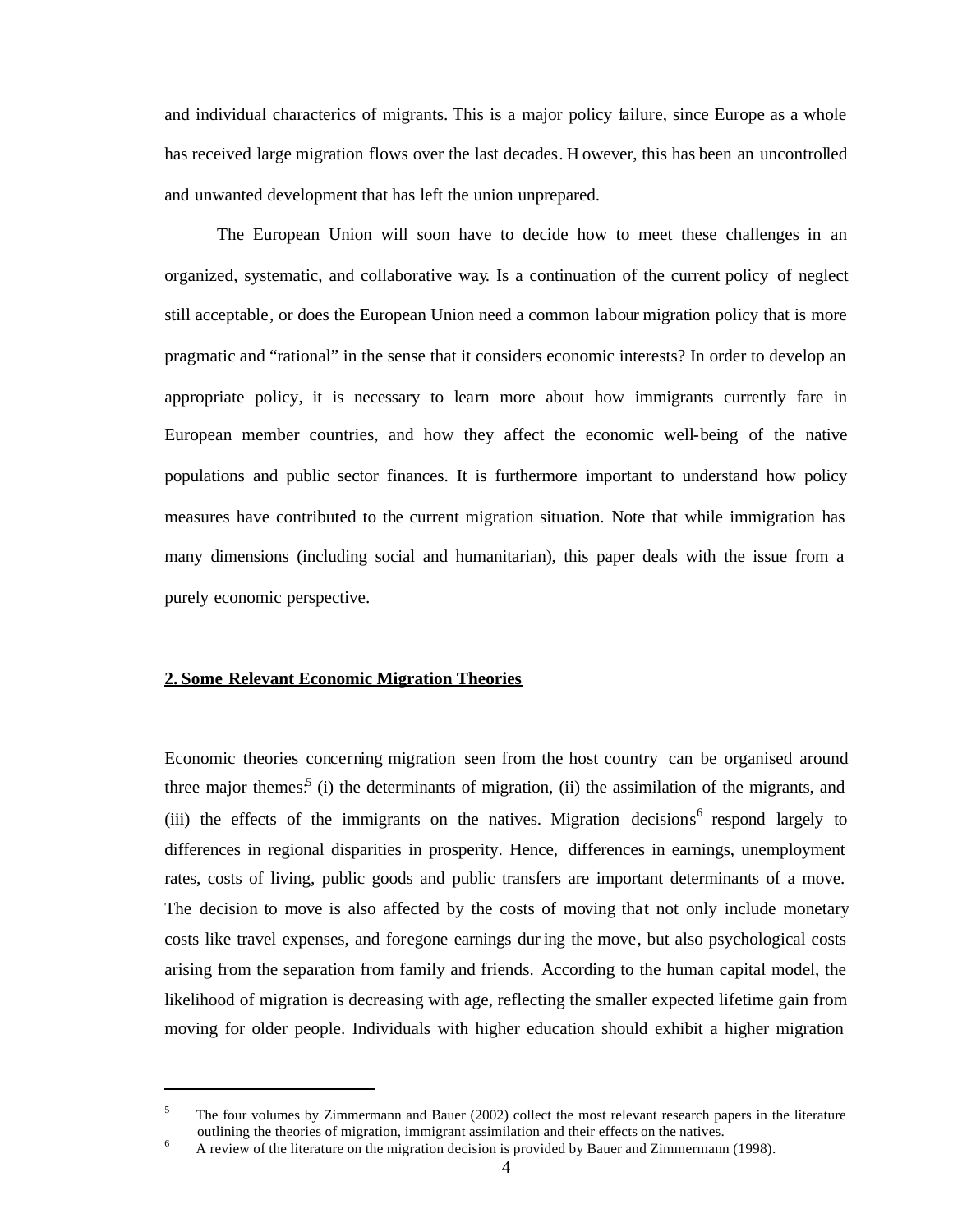probability, because higher education reduces the risks of migration through a higher ability to collect and process information. The risks and costs of movements are expected to rise with distance, because information about labour market conditions is expected to be better for closer locations. Family issues also typically play an important role. Most migrants move within the context of ethnic networks, resulting in the formation of ethnic clusters in the host country. The mere existence of network and chain migration significantly alleviates the risks and costs and accelerates movement.

How do the migrants fare? This is the question of assimilation and integration into the labour market of the host country.<sup>7</sup> According to the standard economic models in this field, the degree of assimilation is influenced by individual factors, the characteristics of the home country, the migration motive, and the expected migration duration. The greater the similarity between the sending and the receiving countries in relation to their economic development, the more rapid the assimilation. Individuals who migrate for economic reasons, permanent migrants and those with good knowledge of the language of the host country are expected to assimilate and integrate faster than non-economic and temporary migrants.

A key issue is the international transferability of human capital. Human capital acquired at home may not be fully transferable to the host county. Hence, there is an expected negative relationship between the transferability of human capital and the initial immigrant-native earnings gap. The lower the international transferability of human capital, the higher is the earnings disadvantage of the immigrants at the time of migration. With increasing time of residence in the host country, migrants invest in country-specific human capital of the receiving country and adapt their stock of human capital acquired in the home country. As a consequence, the human capital of the migrants grows relatively faster than the human capital of the natives, and the earnings of the immigrants approach but may not reach those of the natives.

<sup>&</sup>lt;sup>7</sup> Bauer, Lofstrom and Zimmermann (2000) deal with this issue and incorporate a study of natives' sentiments towards immigrants. Assimilation in an economic sense simply means getting a job an earn as much as natives with identical characteristics.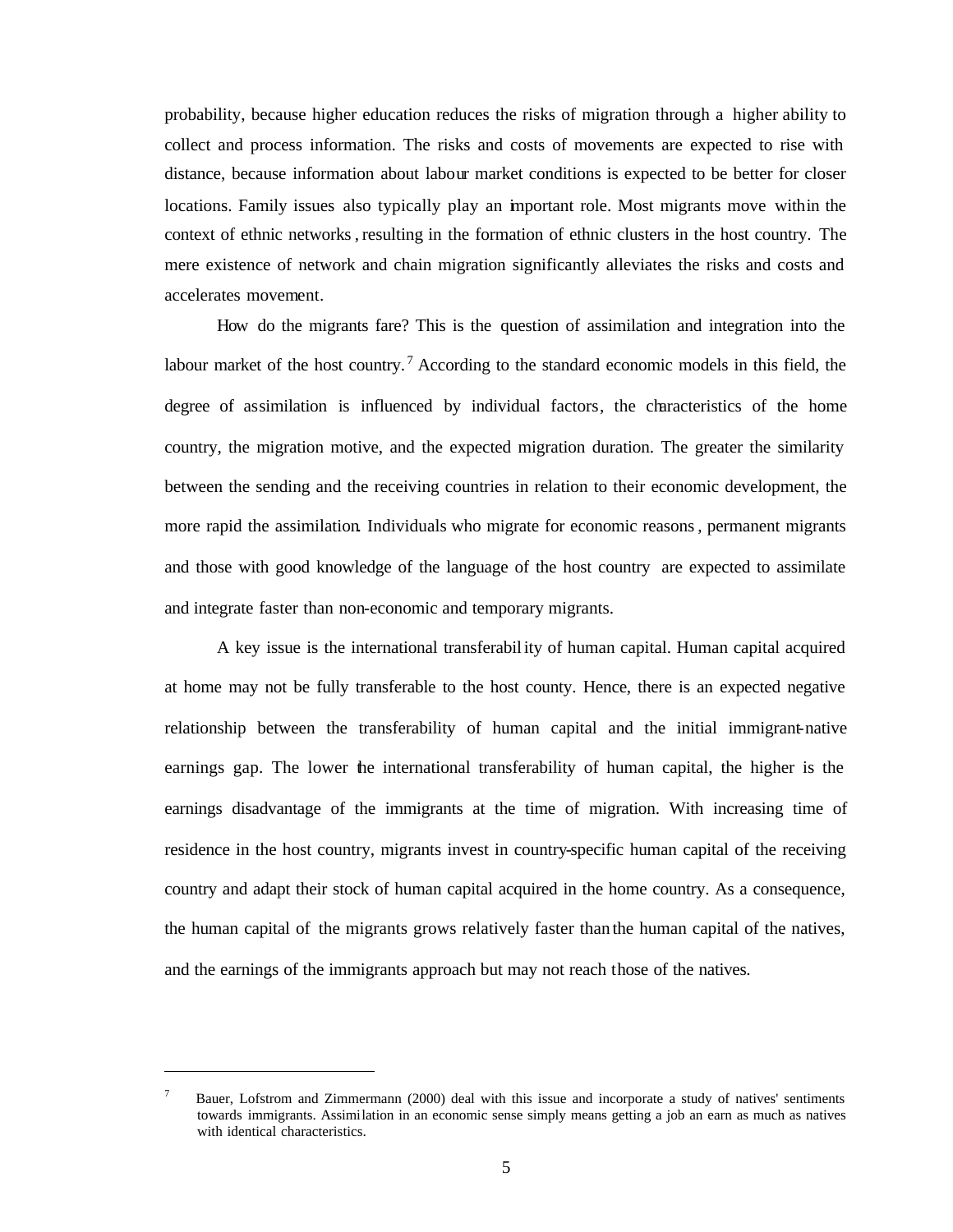How are the natives affected by the migrants?<sup>8</sup> Crucial here are the conditions on the labour markets of the host country; they might be either competitive or in disequilibrium when labour supply equals labour demand or not, respectively. A further point of departure is that the labour force is heterogeneous and of diverse quality, while it depends on whether immigrants are unskilled or skilled. Disequilibrium situations in labour markets may occur, when there are institutional constrain ts in the market for unskilled labour such as union wages, minimum wages or transfers like social assistance , or when the educational system is not providing sufficiently fast the necessary supply of workers for the skilled labour markets. Another issue is whether skilled and unskilled workers are complements or substitutes to natives. A reasonable (and standard) assumption is that skilled and unskilled workers are complements.

If there is une mployment among low-skilled workers due to institutional constraints like union wages, more unskilled migrants willing to work will make this market more competitive and add also additional jobs for the natives through reduced wages. If immigrants are predominantly unskilled, then they are substitutes for unskilled natives creating friction and complements to skilled natives contributing to their advancement. Accordingly, new immigrants may depress wages and likely increase unemployment of the unskilled workers and may induce the reverse effects for skilled natives. The reverse scenario will occur with skilled immigration. Hence, in a situation of unskilled unemployment and excess demand for skilled work, it makes sense to allow for high-skilled labour migrants.

Institutional constraints on the labour markets, high unemployment among the lowskilled and excess demand for the skilled workers describe the predominant situation in the European Union, currently and in the longer-term future. A selective immigration policy that tends to avoid unskilled migrants and attracts skilled foreign workers will, therefore, be a safe

<sup>8</sup> Borjas (1994) and Bauer and Zimmermann (1997) investigate this issue conceptually, while Borjas (1994) deals with the equilibrium situation only and Bauer and Zimmermann (1997) consider also disequilibrium situations in the labour markets.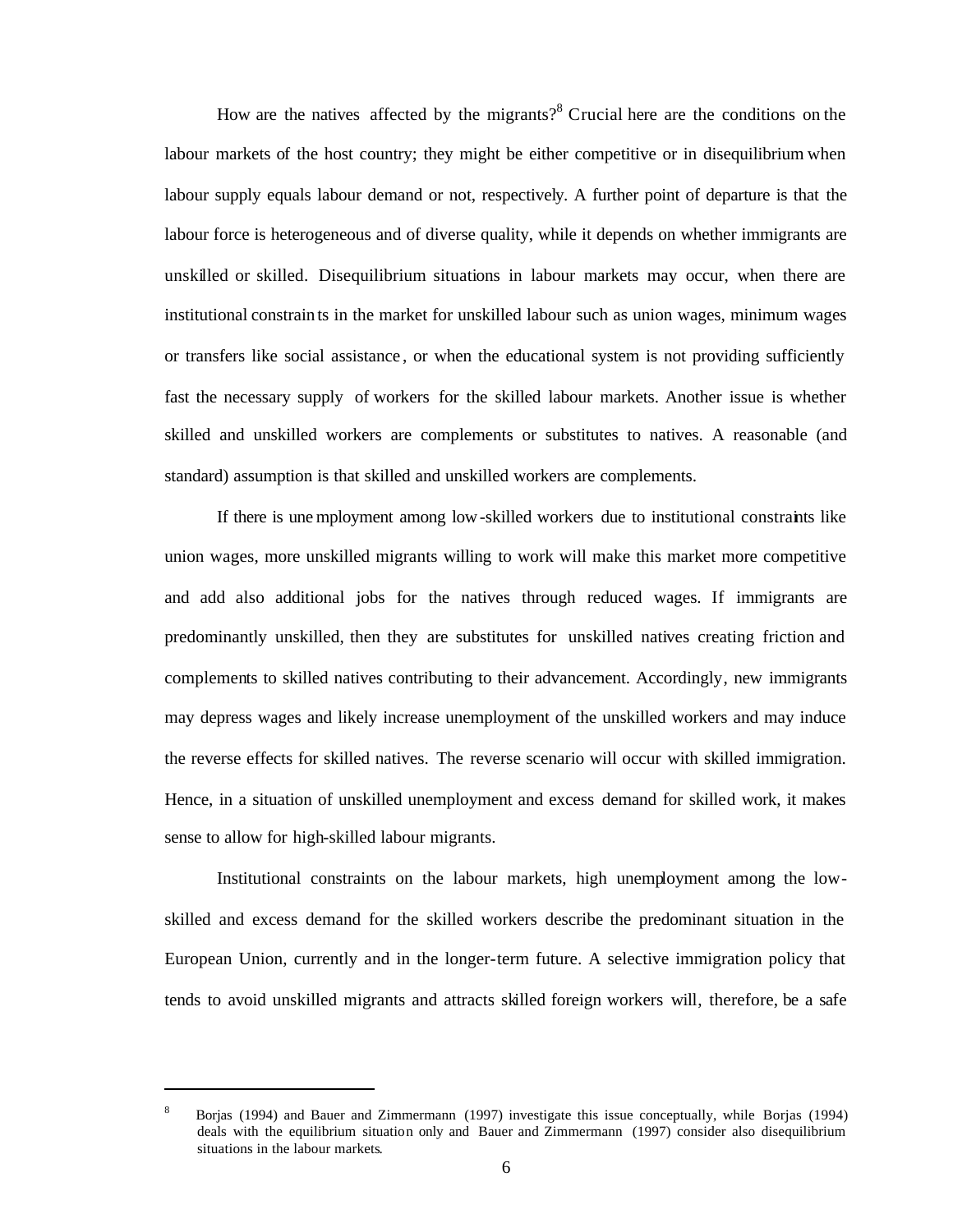strategy to foster growth, increase demand for unskilled native workers, and be beneficial. This substantiates how migrants can be economically good friends to natives in the labour market.

The policy challenge is to optimize migration to increase welfare by identifying and mobilising the economic component of the process. In a long-term steady-state where migrants are fully assimilated in the sense that they are alike to the natives, with similar human capital and physical capital, there is no real advantage, but also no disadvantage for the host nation. According to standard economic models, the production possibilities are then just shifting outwards with no effects on the income distribution and the welfare levels. However, when migrants are different but in demand, when they bring variety into the labour force, and when they improve the speed of the adjustment of the host economy to its long-run needs, they are of invaluable help.

#### **3. Empirical Evidence**

 $\overline{\phantom{a}}$ 

This section provides an overview of the rich experiences in Europe of migration regimes, the performance of the migrants and their effects on the native population, which are all well documented in the economic literature.<sup>9</sup>

#### **3.1 Long -term Migration Policy Regimes Across Europe**

There is a common migration history after World War II across Western European countries.<sup>10</sup> Europe became one of the main regions for receiving the migrants of the world. There are four relevant phases of post-war migration into Europe; periods of (i) post-war

<sup>9</sup> See Faini, de Melo and Zimmermann (1999), Boeri, Hanson and McCormick (2002), Zimmermann and Bauer (2002), Zimmermann (2004), Zimmermann and Constant (2004), Tranaes and Zimmermann (2004), and Venturini (2004). Roodenburg, Euwals and ter Rele (2003) provide findings for the Netherlands. Their analysis of the labour market effects of immigrants is based on a comparison between labour market equilibria before and after immigration, while Bauer and Zimmermann (1997) have also calculated the effects in disequilibrium situations, which are much more substantial.

<sup>&</sup>lt;sup>10</sup> For a deeper analysis of these historical trends see Zimmermann (1995a, 1995b).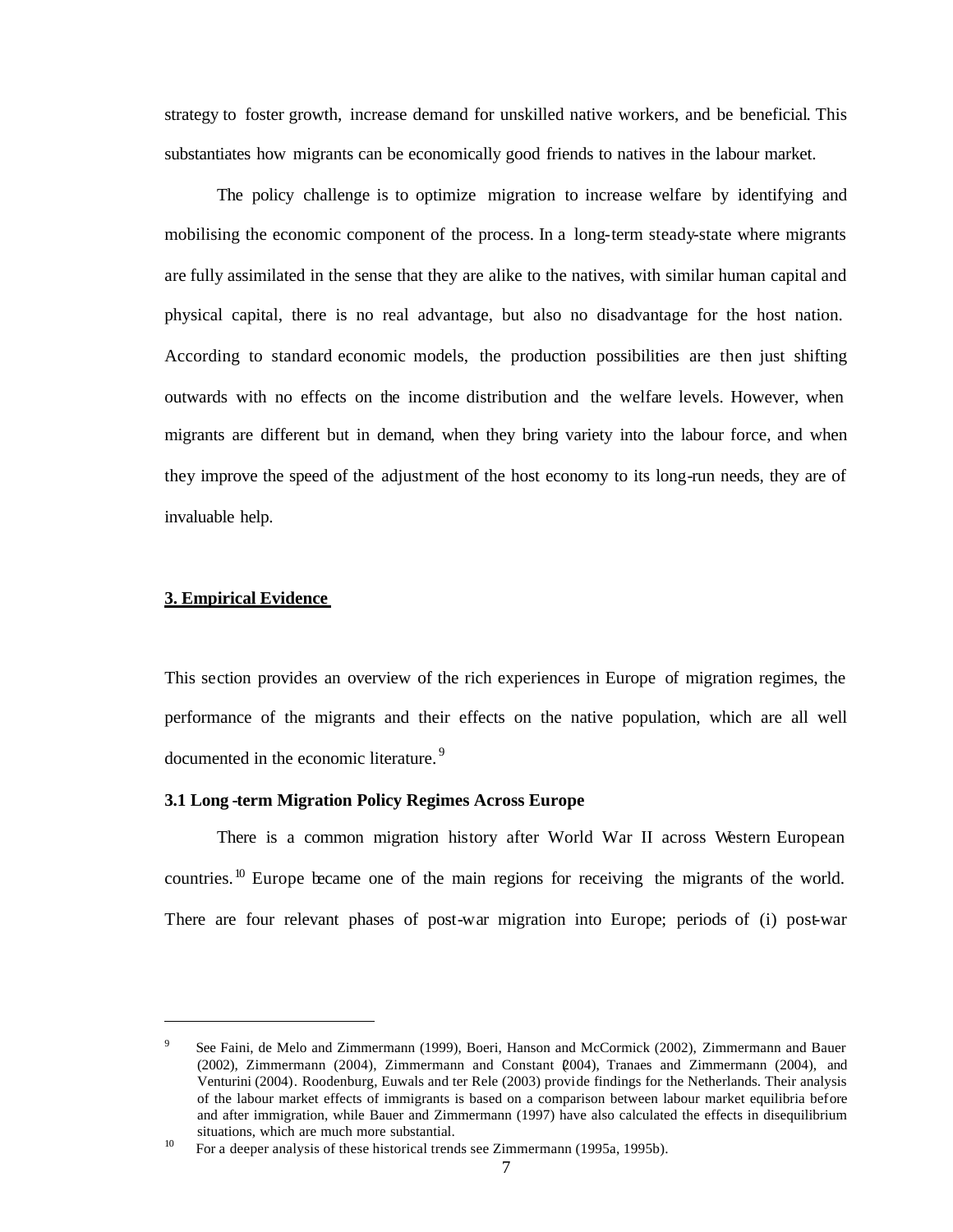adjustment and decolonisation, (ii) labour migration, (iii) restrained migration, and (iv) dissolution of socialism and afterwards.

The first period covers the years between 1945 and up to the early 1960s. In this period Germany experienced a strong inflow of people displaced by the war. Great Britain, France, Belgium and the Netherlands were affected by return migration from European colonies and the inflow of workers from the former overseas territories. Algerians of French origin were repatriated to France after the independence of Algeria. The Netherlands experienced a large inflow of immigrants from Indonesia in 1946 and 1950. This has been a period of pure supply driven migration.

The second phase of labour migration lasts until the first oil price crisis 1973/74, and was largely motivated by demand factors. The strong economic growth and the resulting labour shortages in the second half of the 1950s and the 1960s induced a number of Western European countries to open up for immigration. Some of the countries even established an active recruitment policy, or guestworker regime. Germany, Austria, the Netherlands, Switzerland, Denmark and Sweden actively recruited unskilled workers from the Southern European countries. Labour migration in this period was mainly motivated by wage differences between the South and the North. Germany and Switzerland opted for temporary migration as a response to labour shortages. However, Switzerland with its rotation principle was more successful than Germany was with the guestworker system. German work contracts and residence permits were supposed to be temporary. However, since these temporary arrangements were not enforced, the guestworker programs resulted in permanent migration. Return migrants to Belgium, the Netherlands, the United Kingdom and France were also permanent, since they were the consequence of decolonisation.

Restrained migration is the third phase of post-war migration into Europe. In the face of increased social tensions and fears about recession after the first oil price shock, the governments all over Europe stopped active recruitment from 1973 onwards. Immigration policies became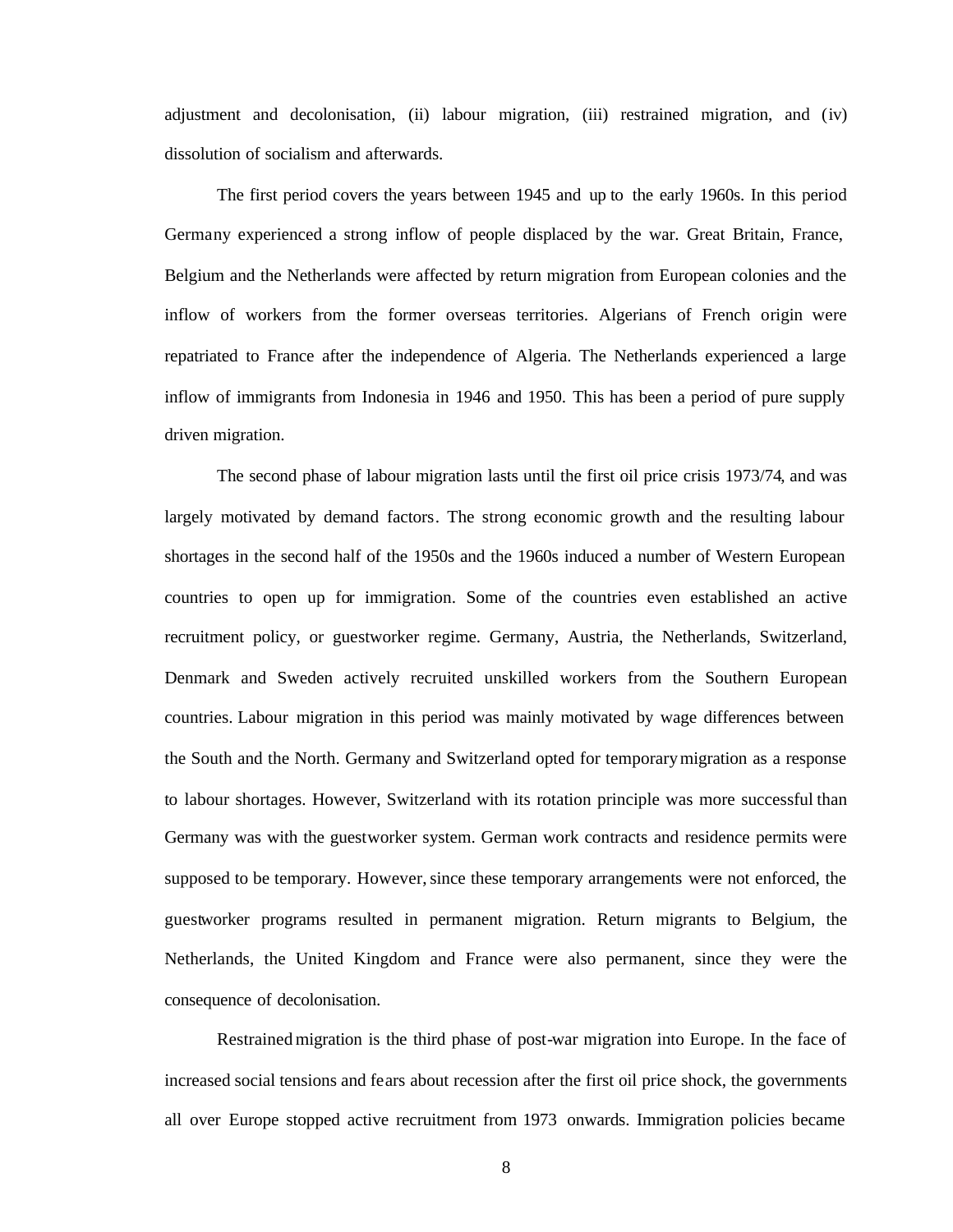more restrictive affecting labour migrants exclusively. Although the guestworker system was designed for temporary workers, return migration started only slowly. As a consequence, the main channels of immigration became family reunification and humanitarian immigration.

The fourth phase of European migration can be identified at the end of the 1980s, when migration flows to Western Europe were dominated by East-West migration and the inflow of asylum seekers and refugees. Ethnic Germans migrating to Germany played a substantial part in this. Whereas in the 1970s and 1980s, asylum seekers originated mainly from Asia and Africa, the inflow of asylum seekers and refugees from European countries increased significantly in the 1990s, originating in the dissolution of the political regimes in the former socialist states in Eastern Europe. However, also the c lashes between Turks and Kurds in the South-East of Turkey generated a substantial number of additional refugees. Around 1992 some European countries, especially Germany, became more restrictive towards the immigration of asylum seekers and refugees. But most European countries did not further restrict their refugee and asylum policies. Sweden, Denmark, the Nethe rlands, France, and Switzerland continued to accept larger numbers of refugees.

Although migration policies were enunciated in different ways across Europe, they have some evident similarities and joint lessons. There were active labour recruitment policies in many countries that have been quite successful to foster economic growth and development; they came to a common halt around the time of the first oil crisis in 1973. However, assimilation policies were not followed or turned out to be not very successful. A temporary migration policy in a general system of regulated migration only works when it is based on a very strict rotation system as in Switzerland. Germany, with its guest worker system, actually received permanent migrants.<sup>11</sup> Even the French mode l, with its planned settlements and the Republican assimilation principles ignored the migration dynamics. Family or chain migration has counteracted many

<sup>&</sup>lt;sup>11</sup> This is because of the ban on migration in 1973. If migrants were free to move back and forth, they would not have settled in Germany.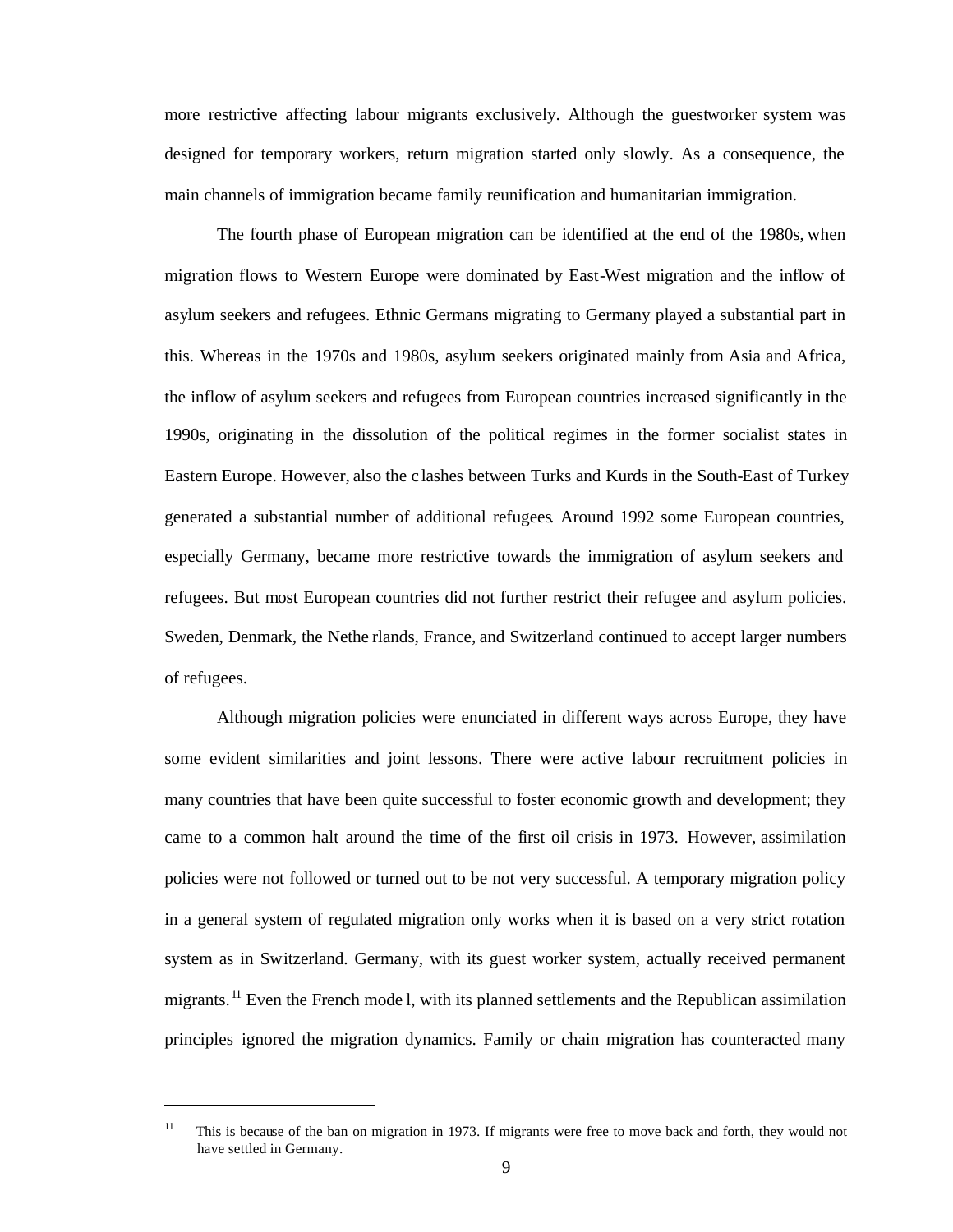policy objectives. A crucial phenomenon is return migration. Among economic migrants and within a system of free labour mobility, a large share of migrants return home eventually. However, if borders are closed and labour migration is heavily regulated, migrants stay in the host country and are followed by their families.

#### **3.2 Assimilation and Impacts on the Natives**

 $\overline{\phantom{a}}$ 

A large number of studies in the economic literature<sup>12</sup> have investigated the empirical answers to the key economic questions of immigration: Are migrants taking jobs away and depressing the wages of the natives, or do they contribute to the creation of jobs and increase the general level of wages? Do they adjust to the host country's labour market, in the sense that they work, perform well, as well as natives or even better than natives in the labour marke t? Are they just a burden on the welfare state or do they impart economic gains through increased productivity and higher tax revenues and social security payments?

The Nordic welfare states, especially Denmark and Sweden, do not seem to receive many typical labour migrants. In recent years, the number of non-European migrants has increased mainly due to the immigration of relatives and refugees. First generation migrants are not faring well in comparison to natives, but second generation migrants are becoming more similar to the natives. The relative success of second generation migrants can be traced to the relevance of parental capital and to neighbourhood effects especially through the probability of improving educational levels. Immigrants and refugees tend to concentrate in a few neighbourhoods in the bigger towns or cities with subsequent political tensions and social frictions.

Ireland and Great Britain share a common migration experience through the large Irish emigration to the British island. Ireland has traditionally been an emigration country, while the

 $12$  The overview in this and the next section is based on the findings of two large international research teams directed by the author. Zimmermann (2004) collects country chapters of the major European countries and traditional immigration countries written by international experts that summarize the research findings in the literature for the years after World War II. Tranaes and Zimmermann (2004) and their authors study the recently collected micro data from a bi-national migration survey for Denmark and Germany. Both books deal intensively with work participation and earnings of the migrants as with their effects on the labor market performance of natives.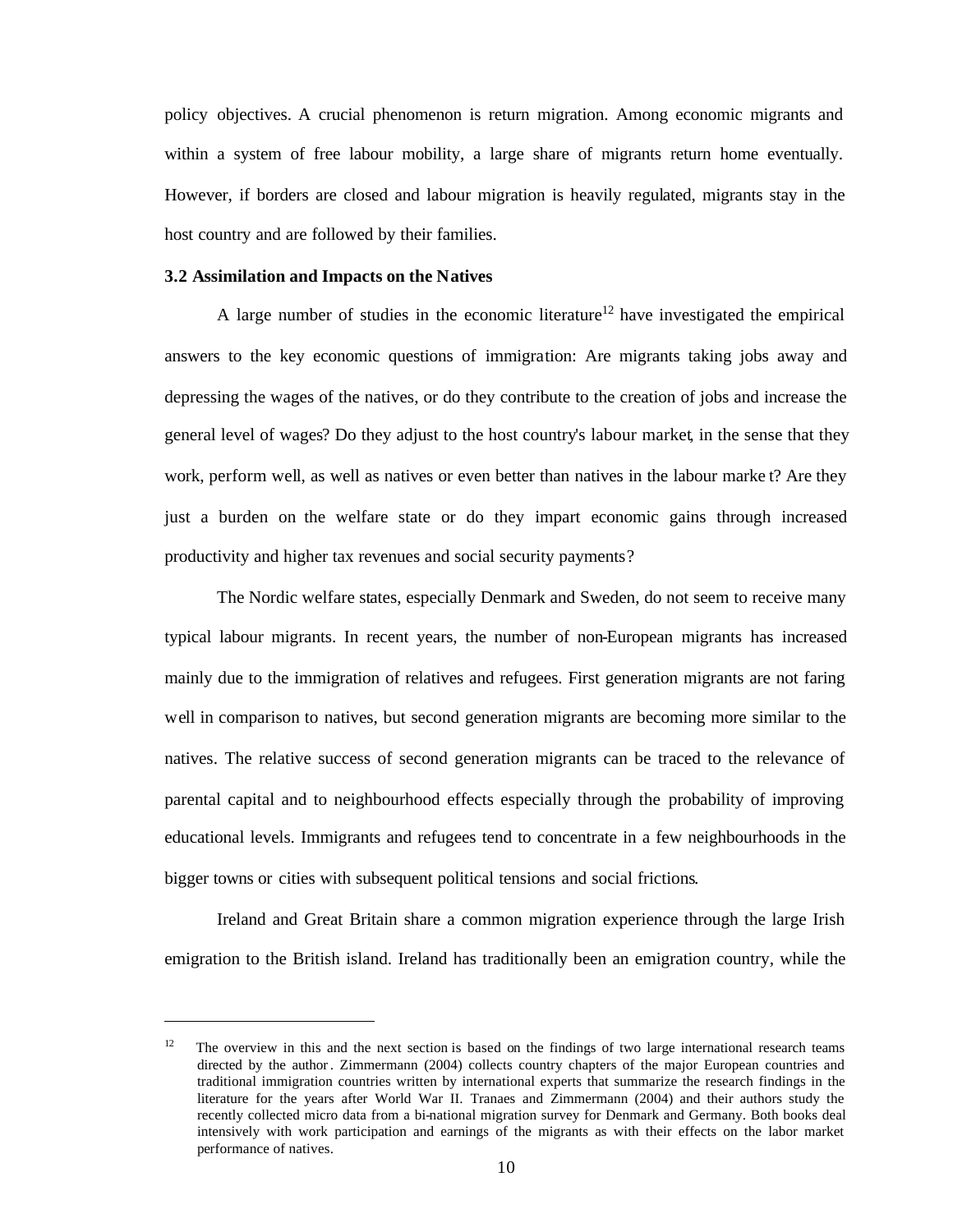United Kingdom has largely restricted immigration to people from its former colonies. Recently, and associated with the rising success of its economy, Ireland seemed to have benefited from the inflow of skilled people who have contributed well to the economy and assisted in reducing earnings inequality. While British migration is largely driven by economic incentives, the free flow of labour has been distorted by growing policy intervention. As a consequence, migration policy has become inextricably linked with domestic race relations policy. The ethnic minority population exhibits rising educational levels, especially in the second and subsequent generations. Labour market disadvantages seem not to reflect discrimination, but the slow assimilation process whereby immigrants can only improve their labour market status with length of residence.

Central Europe encompasses the traditionally attractive labour markets of Germany, Switzerland, Austria, the Benelux countries, and France.France has gone through similar phases of de-colonization and labour hiring as the Netherlands. French immigration policy has focused on people who were willing to accept the French language and culture. However, the majority of the immigrant population in France are manual workers and suffer from poor labour market conditions. The Dutch ethnic minorities are also in a disadvantaged socio-economic position. Cultural aspects, less functional social networks and human capital factors are likely culprits of the immigrants' plight or marginalization. While second-generation migrants are making progress, they are not fully integrated.

The most important European immigration country is Germany, which similar to the Netherlands has been traditionally the port for many labour migrants. Germany, however, has also attracted substantial inflows of non-economic migrants such as relatives, refugees, and ethnic Germans from Eastern Europe. Ethnic Germans were generally found to assimilate, although at a slow rate. This has become more problematic with their recent immigration waves. Foreigners today are under more labour market pressures than natives. This is largely the consequence of occupational status, and not of behaviour. Self-employment is a channel for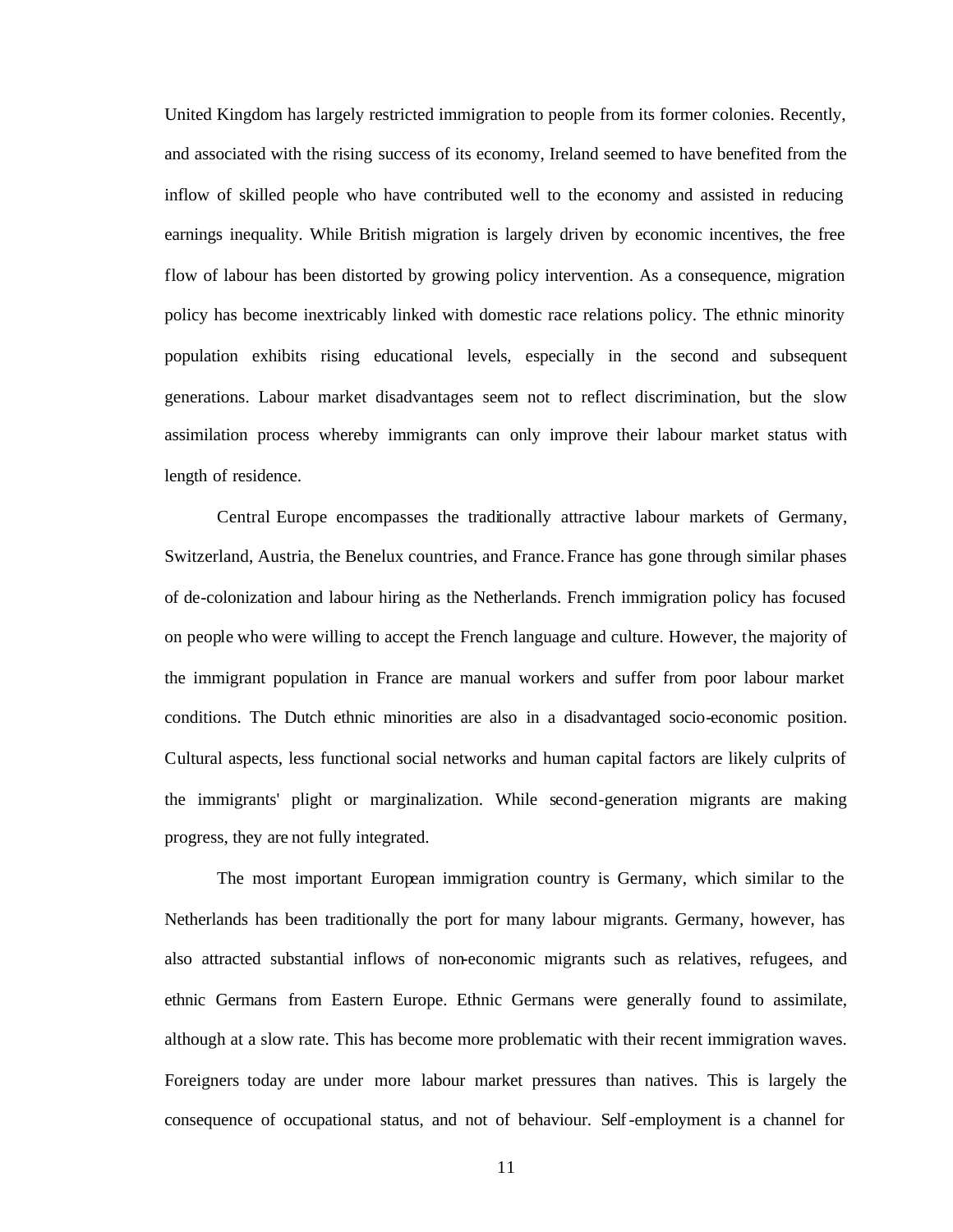integration into the economy. There is no real indication that migrants depress native wages or increase their unemployment risk. Immigration effects are either small or insignificant, or they have a positive impact on the economic situation of the natives.<sup>13</sup>

For decades, the southern European countries like Italy, Greece, Spain, and Portugal were experiencing net outmigration. They are now in a process to become traditional immigration countries, receiving people from Northern Africa , the Balkans, and other less developed parts of the world mostly through illegal immigration. The available Italian research on the impact of foreign workers on the natives has provided only few cases of negative findings. There is even some evidence of a complementarity between migrants and natives, suggesting that immigration may actually improve the labour market conditions of the natives. If the relationship is negative, like in the illegal sector, the estimated effects are small and indicate a negligible economic importance. An exception is the illegal part in the agricultural sector where natives and migrants are strongly competitive. Illegal migrants in Greece are mostly in agriculture, but also in the construction and service industries. Studies show that foreign workers in agriculture largely took available vacancies and even generated their own jobs. Immigration did not raise the overall unemployment of natives, although in some selected industries such as construction and services there were some negative effects. Migration in Spain has become more internal, with a strong rise in intra-regional migration. This increase in migration is a response to the increased employment opportunities in the service sector in all Spanish regions. Although foreign immigration is still low in Spain as it is in Portugal, its size is growing strongly and it is rapidly gaining attention.

The lessons one can draw from the European experience are: In the past, the labour market integration of migrants has been slow, but steady. The impact on the natives has not been

<sup>&</sup>lt;sup>13</sup> This indicates that migrants are either weak complements to natives or they bring with them particular abilities that are either in excess demand or not available at all in the host country. See section 2 above for a more detailed analysis.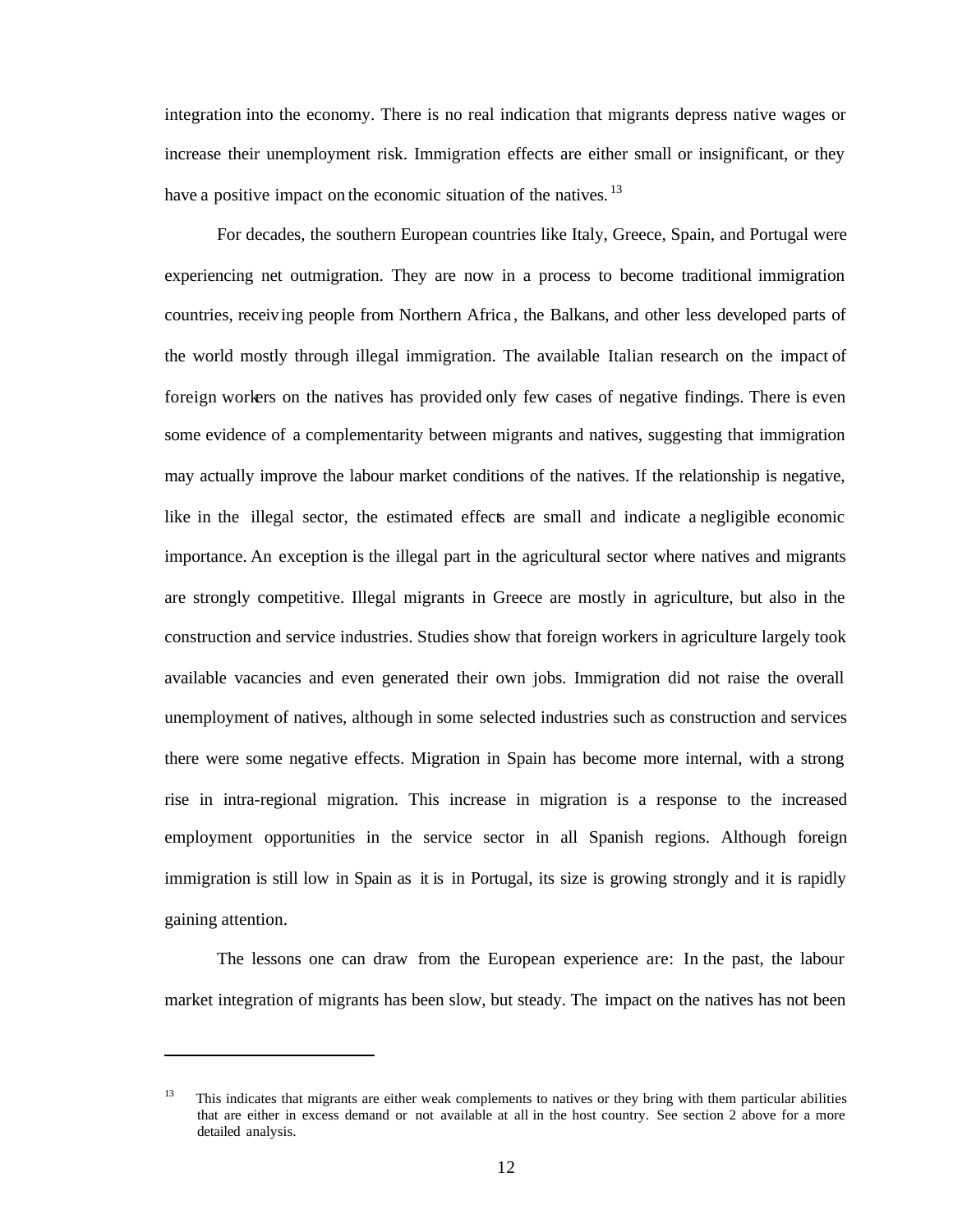very strong, but mostly beneficial. However, with globalisation and the particular pressure on low-skilled workers and the increased demands on high-skilled people, the nature of the game seems to change. The economic position of the new immigrants has become weaker. From this perspective, a selective immigration policy appears to be even more important than before.

#### **3.3 A Recent Comparative Study: Denmark versus Germany**

An international comparative research team studying the immigration experiences in Germany and Denmark using fresh survey data report the following findings:<sup>14</sup> There are greater ethnic differences in Germany than in Denmark with respect to both educational attainment and vocational training. Immigrants in Denmark are less well educated upon arrival, but they acquire more schooling once they are in the country compared to immigrants in Germany. In comparison to natives, there is severe under-employment of immigrants in both countries. The employment rate is lower for non-Western immigrants in Denmark than it is in Germany, although natives are more attached to the labour force in Denmark than in Germany. Immigrants have a larger presence in the German labour market than in Denmark. This difference can be explained by the fact that immigrants in Denmark are less educated upon arrival, and that financial incentives to work are low in Denmark due to an unemployment benefit system that pays a higher replacement rate to the low -paid income groups. Education and vocational attainment are powerful determinants of labour market attachment in both countries.

Whereas immigrants in Denmark are less financially motivated to seek employment than their counterparts in Germany, once at work, they earn more throughout their working lives than comparable immigrants in Germany. Although experience is not as well rewarded in Denmark, an initial earnings advantage upon arrival is sustained. Human capital acquired in the host country generates an earnings premium in both Denmark and Germany.

<sup>&</sup>lt;sup>14</sup> See Tranaes and Zimmermann (2004) and Zimmermann and Hinte (2004).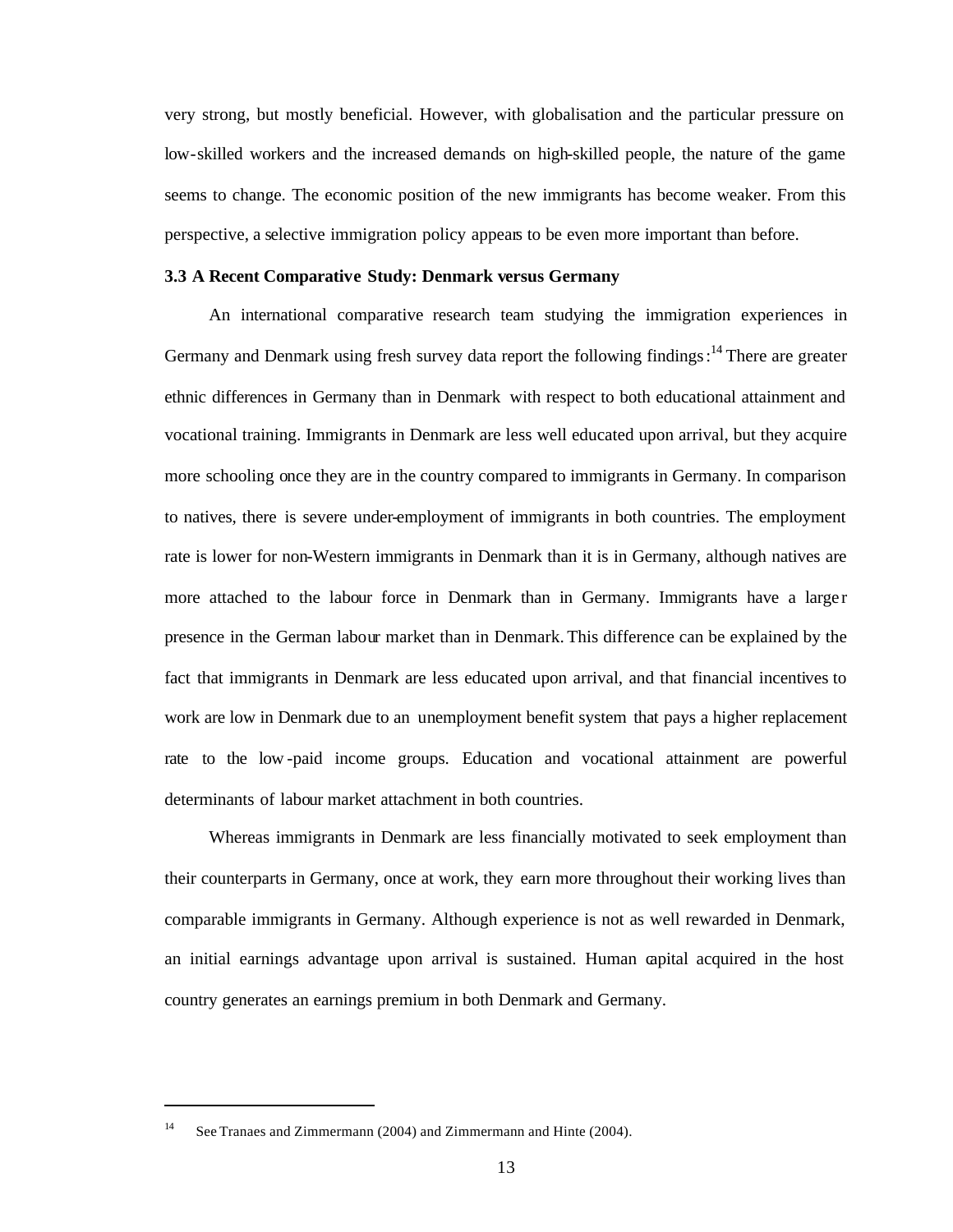While Denmark seems to be a more attractive country for employed immigrant workers, Germany was found to offer better opportunities for entrepreneurs. Although the selfemployment rates are similar in both countries, self-employed immigrants in Germany are clearly positively self-selected, while those in Denmark seem to be more randomly allocated. Consequently, self-employed immigrants earn much more in Germany than in Denmark, and also much more than migrant wage earners in Germany. The Danish self-employed migrants earn less than the salaried group.

Immigrants induce redistribution through public sector finances whereby the net transfers in public contributions typically go from Western immigrants to the public sector, and from the public sector to immigrants from non-Western countries. This confirms that depending on the selection mechanism immigrants can contribute substantially to public sector finances or are a net burden, which supports the proposal to obtain more labour migrants.<sup>15</sup> The employed redistribution efforts bring the average disposable income of Danish non-Western immigrants much closer to the disposable income of native Danes. The disposable income of Danish non-Western immigrants is much higher than that of German non-Western immigrants. These Danish immigrants have almost the same distribution as native Danes, while the distribution of disposable income in Germany of migrants is much more unequal.

<sup>&</sup>lt;sup>15</sup> Two recent studies have provided some quantitative evidence based on the intergenerational accounting approach. Zimmermann and Hinte (2004) show that Germany still gains a lot from the guestworker generation. Calculated on the basis of 1996, they find that the net financial contributions of these migrants over their lifetime has a present economic value of 35,000 Euro per head. Germans, however, due to an unfavoural age structure are receiving net transfers with a present value of 14,000 Euro and gain substantially from redistribution. The available Danish data allow Zimmermann and Hinte (2004) to calculate on the basis of 2000 that Danes pay a net contribution with present value of 16,600 Euro per head, Western migrants pay 39,700 Euros, and non-Western migrants receive 142,900 Euros. Roodenburg, Euwals and ter Rele (2003) also find that the current non-Western migrants in the Netherlands turn out to be a burden to the public budget, whereas migrants with similar characteristics as the Dutch population are net contributors. Roodenburg, Euwals and ter Rele (2003) state (p. 81): "The results presented in this study are more negative about the fiscal impact of immigration than comparable studies for most other countries. Compared to the results for the United States and Germany, the differences mainly originate from the fact that labour market performances of immigrants in these countries do not lag as much behind those of natives as they do in the Netherlands." These numbers do not show that migration as such is a problem, they demonstrate that some past immigration and integration policies are problematic.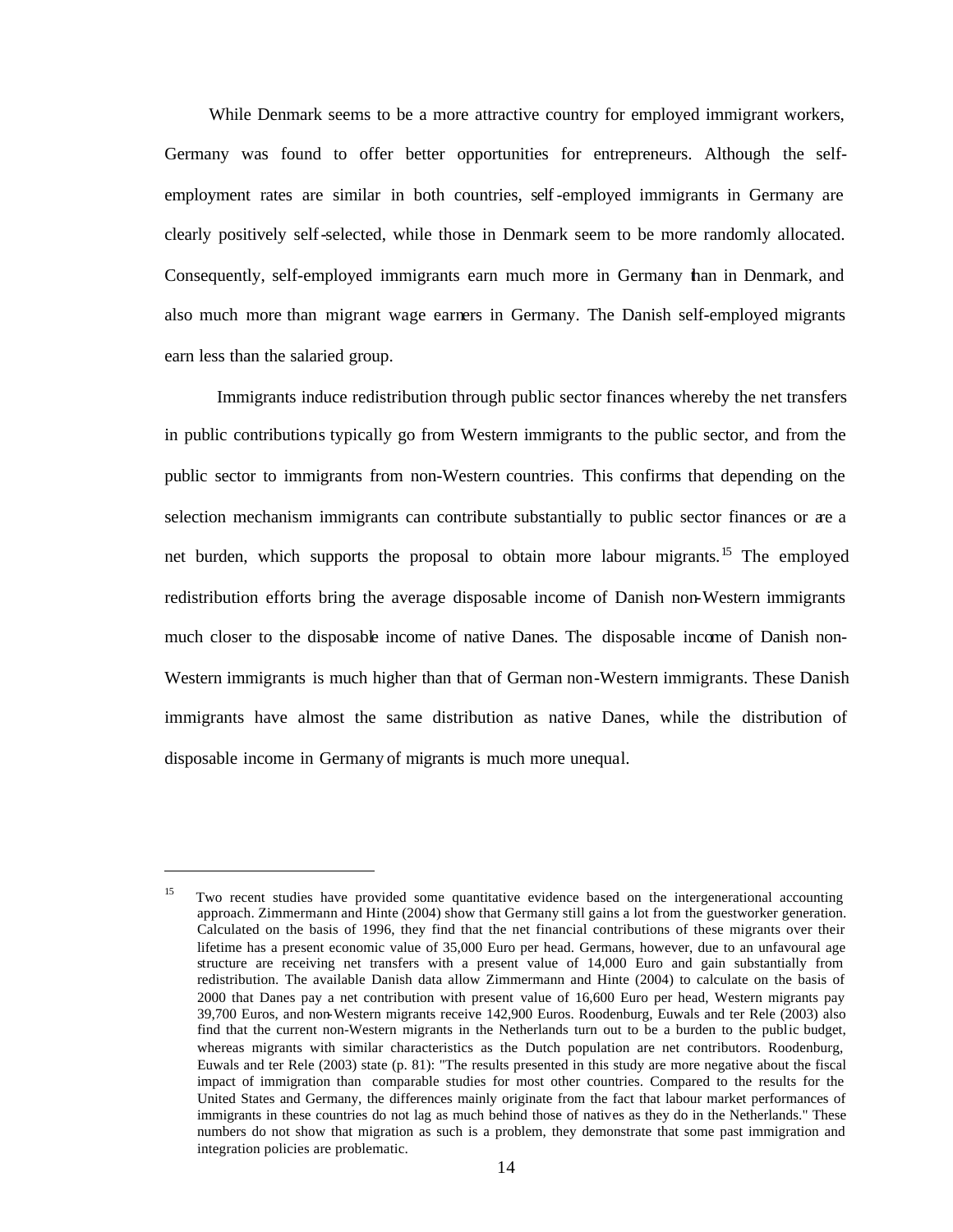It can be concluded that Germany is able to attract better educated immigrants than Denmark, get them into employment, and offer more to people with entrepreneurial talents. Denmark keeps more immigrants in the welfare system, but offers better remuneration to regular workers and some incentives for immigrants to educate themselves at higher levels – but not to undertake vocational training. The findings reported here also suggest that both countries could benefit quite considerably by executing more pro-active labour market recruitment and integration measures. Economic incentives seem to matter and a more selective immigration policy that generates more active labour market participants should be beneficial to the economy.

#### **4. Getting People to Work - the Challenge of the Lisbon Process**

In response to various concerns about the economic prospects of the European Union, the European Community has been implementing various political strategies. Among recent initiatives have been the Lisbon Agenda, which aims at making Europe by 2010 the most competitive and dynamic knowledge -based economy in the world, capable of sustainable economic growth, with more and better jobs and greater social cohesion; and Eastern enlargement, whose aim is to rapidly raise living standards in the new member states and to improve economic conditions in the European Union in general. Both initiatives have implications for migration and integration strategies. The Eastern enlargement process has caused debates about additional immigration from the East, since all labour markets will eventually have to open up to workers from the new member states. The newly agreed European Constitution also suggests that the social security systems of the host countries would take care of citizens from EU member states, which has created concerns about "country-hopping" and "welfare shopping".

The Lisbon Agenda states that employment and economic policies should aim at a rise of the overall employment rate in Europe to as close as possible to 70% of the population aged 15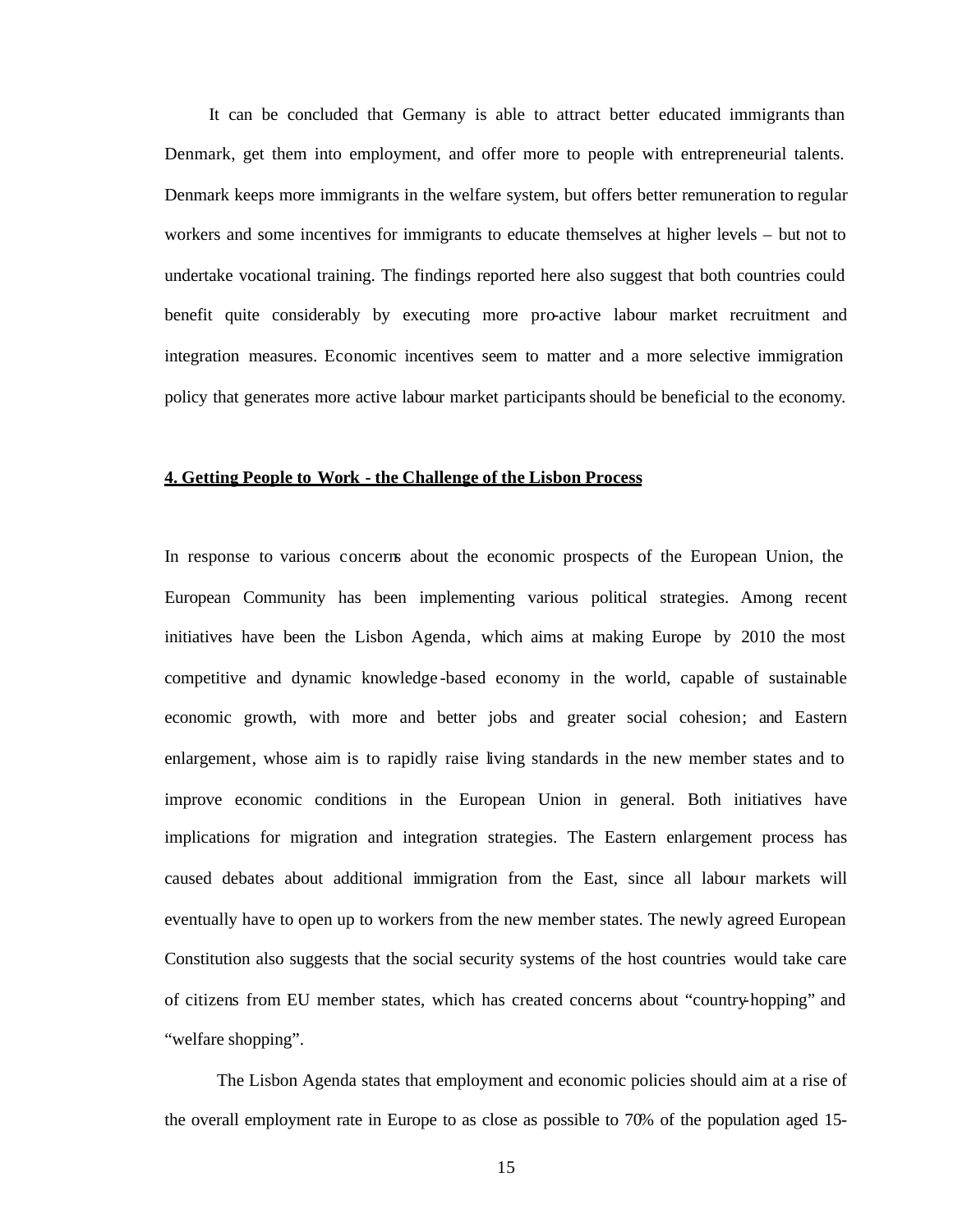64, and an increase in the employment rate for women to more than 60% (Lisbon targets). An agreement of the Stockholm European Council of 2001 sets intermediate targets for the employment rates in the EU in 2005 of 67% overall and 57% for females (Stockholm targets). In order to achieve these goals, the labour market implications of immigration have to be taken into account.

In June 2003, the European Commission adopted a "Communication on Immigration, Integration, and Employment" that studied immigration in the context of demographic change and proposed a strategy to promote the better integration of immigrants and to prepare for attracting more immigrants in the medium-term future. The need for such initiatives is suggested by the fact that even if the Lisbon targets are achieved by 2010, employment in Europe will start to fall significantly afterwards, due to the aging of the population as a result of demographic changes. Achieving sustained economic growth would require a greater increase in productivity than what can probably be achieved. It is, therefore, important to mobilize the current stock of migrants to enter the labour market, and to prepare for new immigration by implementing better integration strategies.

How far is the Lisbon Agenda on its way and to what extent are its goals likely to be achieved for immigrants as well as others? The employment rates for  $2002^{16}$  suggest that the European Union is still far from reaching these goals. Increases of about 6 percentage points for the total EU employment rate (from 64.3% in 2002) and about 4 percentage points for the female EU employment rate (from 55.6%) have to be materialized to ensure that the targets are achieved. EU-national immigrants exhibit overall higher employment rates (66.4% in total and 58.8% for females), and are hence closer to the employment goals. This also suggests that their mobility is driven largely by the desire to work. However, non-EU national immigrants have exceedingly low employment rates. Unlike EU nationals, they are not well integrated into the

<sup>&</sup>lt;sup>16</sup> See for the numbers here and in the following European Communities (2003).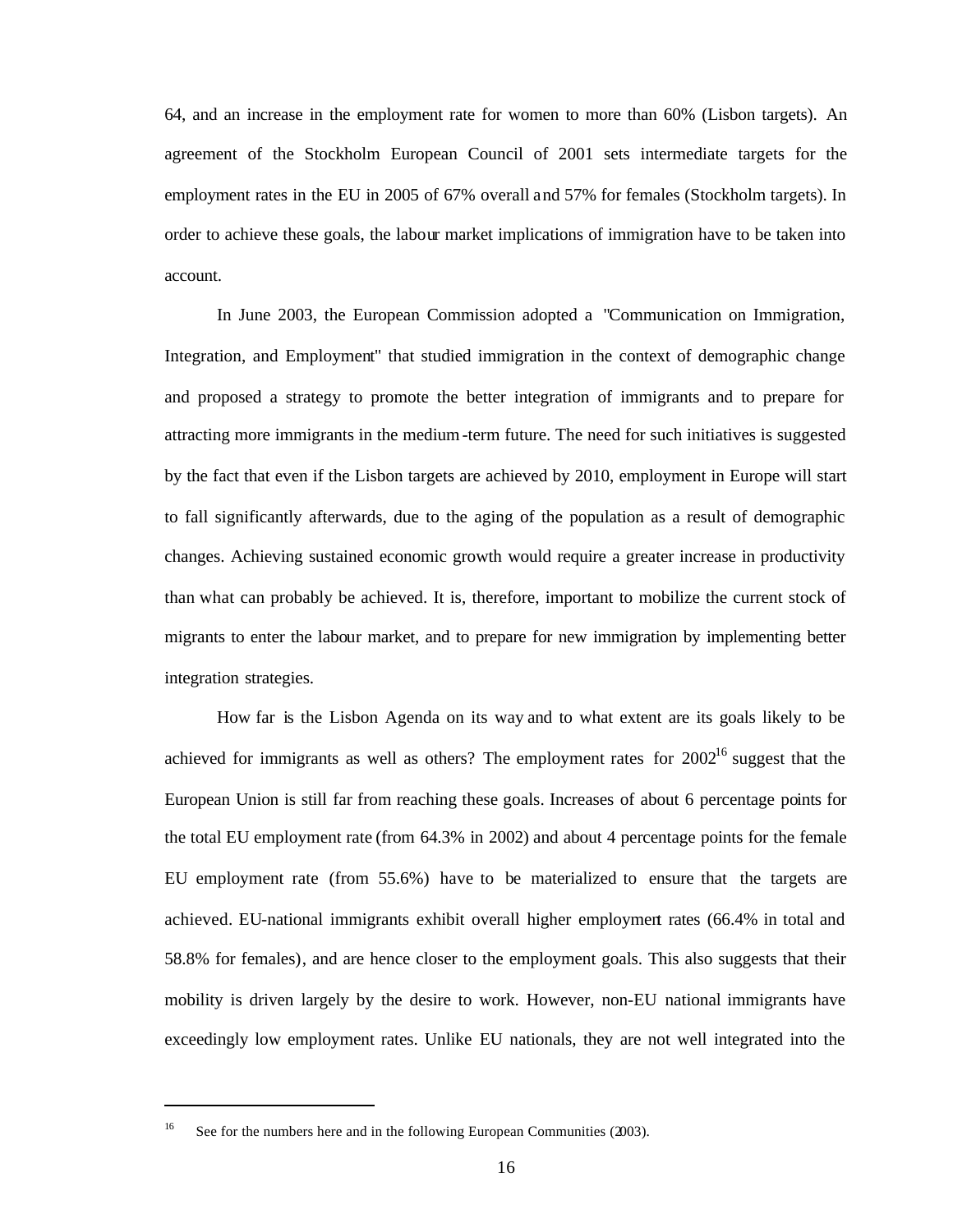labour markets. Employment rates are around 50% for the total non-EU immigrant population, and around 40% for females. There is a substantial integration problem with respect to non-EU nationals in the European labour markets. Another marginalized group in Europe are the lowskilled. Including foreigners and natives, their total employment rate in the EU is only 49%. Low -skilled natives and non-EU nationals compete for jobs. The mirror picture is provided by the unemployment statistics: EU national migrants exhibit a rate of 7.1% which is marginally below the 7.7% for the EU in total. Non-EU national migrants have a high unemployment rate of 15.8%, which is even much higher than the 10.8% of the European unskilled.

This investigation has identified three important issues: First, the success of the Lisbon Agenda will depend mainly on the ability to provide jobs for the low-skilled. (The employment rates of the medium-skilled (70.5%) and the high-skilled (82.8%) already fulfill the 70% rule .) It will also help to get more females into work, but the deficits with respect to the Lisbon goals are much smaller for females than for the low -skilled. Second, non-EU national migrants are largely underemployed. This integration problem is not only socially unsustainable, but also economically irrational. If more is done to attract the low-skilled population in general to enter employment, this may also help the non-EU national migrants since they are largely low-skilled. However, an even more active integration policy with early training measures is desirable to attract non-EU nationals into work. Third, in the face of the current and probably rising deficits in skilled workers in the medium term, a selective immigration policy could help to reduce the inflow of low -skilled people and to obtain a creditable position on the international labour markets for high-skilled and well-trained workers.

#### **5. Conclusions and Policy Discussion**

Many European labour markets are characterized by two seemingly contradictory trends. On the one hand, employers complain about a lack of skilled labour. On the other hand, the statistics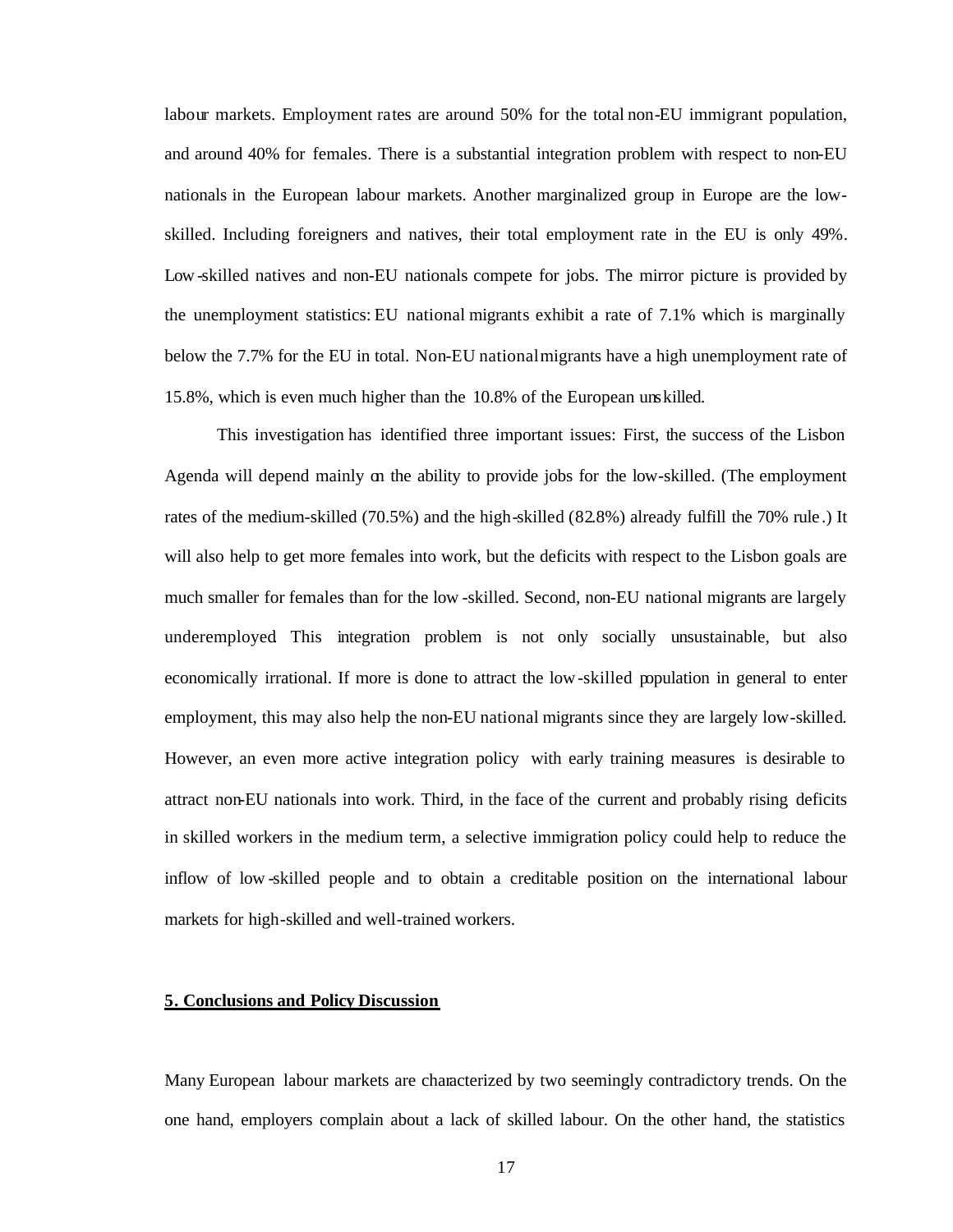measure a high level of unemployed workers, typically low-skilled people. There are no indications that his will remain a short-term phenomenon; to the contrary, it is expected to continue and become even more marked. This indicates coordination deficiencies on the labour market. The qualification structure supplied by the workers does not change as rapidly as the qualification requirements by the companies in the long-term process of structural change in the economy. At the same time, the for eseeable demographic trends will bring additional burden to Europe and will alter the society radically over the next few decades. An ageing population and a decline in its size will not leave the labour market unaffected. The growing age of the resident working population will lead to a shortage of young, highly qualified and suitable employees.<sup>17</sup> A number of strategies are available to prepare proper policy responses.<sup>18</sup>

#### **5.1 Where Do We Stand Now?**

 $\overline{\phantom{a}}$ 

Given the need to survive in highly competitive international markets with high innovative activity, it is an attractive strategy to execute a selective immigration policy to attract the highly qualified workers needed in innovative industries. However, such a strategy is nowhere systematically employed in Europe. Hence, it is not surprising to observe that employment of migrants is relatively weak in export-oriented, research-intensive industries. Migrants are more attracted to those industries that face high import competition and employ less qualified workers. The competitive effects of this type of immigration are ambiguous. Some have concluded that an influx of cheap low-quality labour may lead to a loss of competitiveness of the host country in the long-run, since it induces a slow-down in the adjustment process from

<sup>&</sup>lt;sup>17</sup> Some argue that aging will lead to a shortage of low-skilled labour because of the increasing demand for health- care services. While I agree that the health-care sector is a central future market that also attracts low skilled people, there are some doubts that this will be enough to employ the low-skilled workers. The sector will certainly attract also a larger share of the risingly needed high -skilled employees. The predictions for the low-skilled and the high-skilled workforce in Germany for the next decades provided in Zimmermann, Bauer, Bonin, Fahr and Hinte (2002) suggest that there will be excess demand for the high-skilled and excess supply for the low-skilled workers at a rising level.

<sup>&</sup>lt;sup>18</sup> The following discussion has benefited from the author's participation in the preparation of a report to the immigration committee headed by Rita Süßmuth that had supported the new German Immigration Law. See Zimmermann, Bauer, Bonin, Fahr and Hinte (2002). A revised draft with an evaluation of the new German immigration law will appear in English as Zimmermann, Bauer, Bonin, Fahr and Hinte (2004).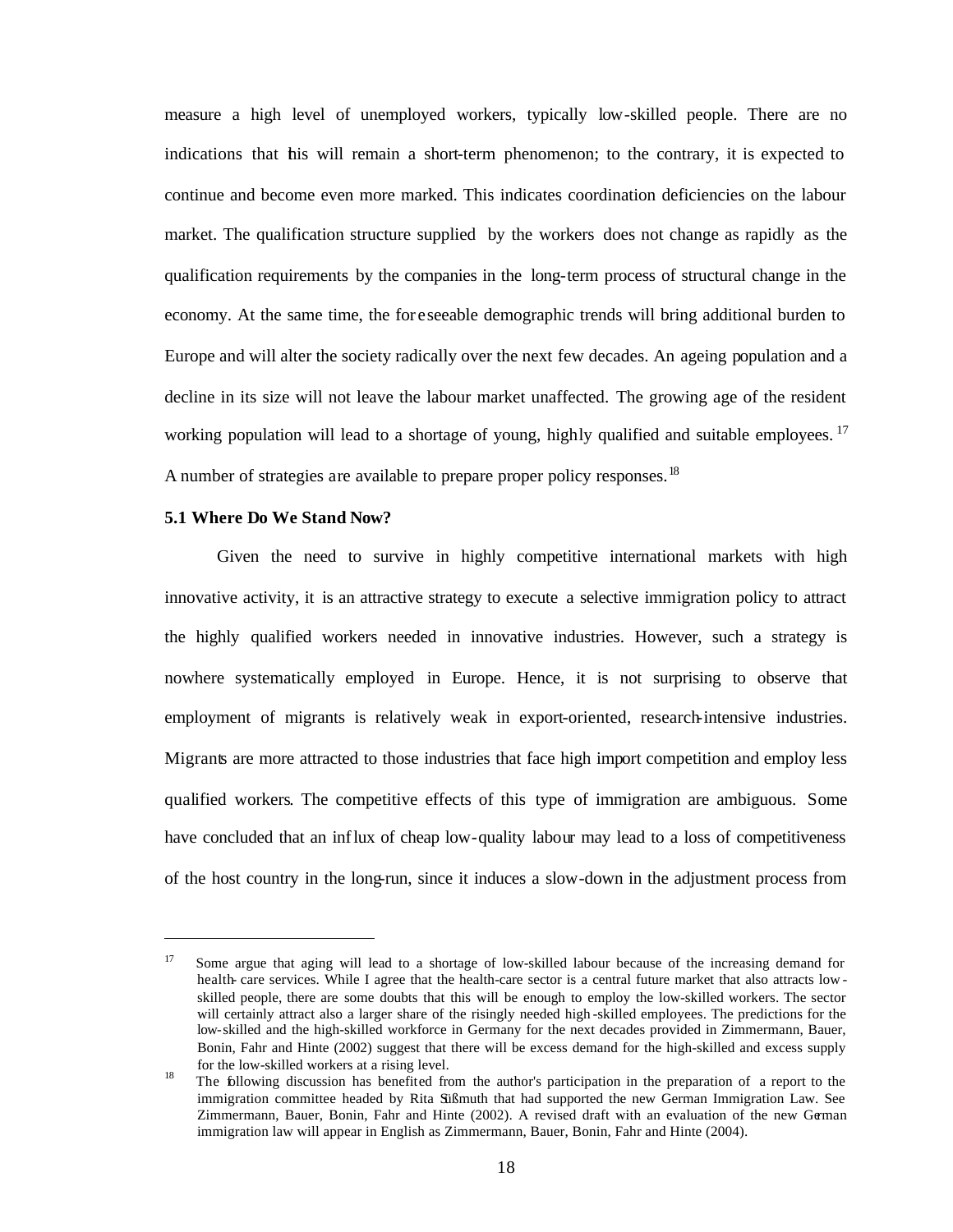low-quality production to high-quality production. However, declining relative wages for lowquality work are incentives for the native population to engage more in human capital formation to earn higher wages in the long-run.

Economists are tempted to advocate that the labour market should determine the size of immigration. Whatever the virtues of this approach are in principle, the social frictions created by immigration require an active policy for selecting immigrants and integrating them into the country, even when the problem of the existing persistent unemployment is ignored. The benefits of migration can only be reaped if the adjustment costs are addressed. If there are substantial immigration costs for the receiving countries, they can be compensated by imposing financial constraints on migrants to share the burden. From the view of many citizens in the destination countries, immigrants compete with the natives for scarce goods that "belong" in some sense to the citizens of a country. Being a citizen of a state is like membership in a club. As clubs, states may decide to request entry fees in some form from new members. Such instruments can be also used to regulate the immigration flows.

It has been pointed out that immigration can successfully increase the flexibility of the labour market, provide incentives to slow down wage growth, and thus allow more people to obtain gainful employment. Immigrants are typically more flexible than natives. They may ease labour shortages in areas in which natives do not want to work and even create their own work opportunities. As they tend to be more responsive to labour market conditions than native workers, immigrants may help to smooth the adjustment of labour markets to regional differences or shocks. The increase in human capital that can be achieved by a selective immigration strategy can also contribute to long-run growth. However, in many countries there are strong differences in the economic performance of EU and non-EU migrants.<sup>19</sup> Given these

<sup>&</sup>lt;sup>19</sup> See the findings reported in section 3.4.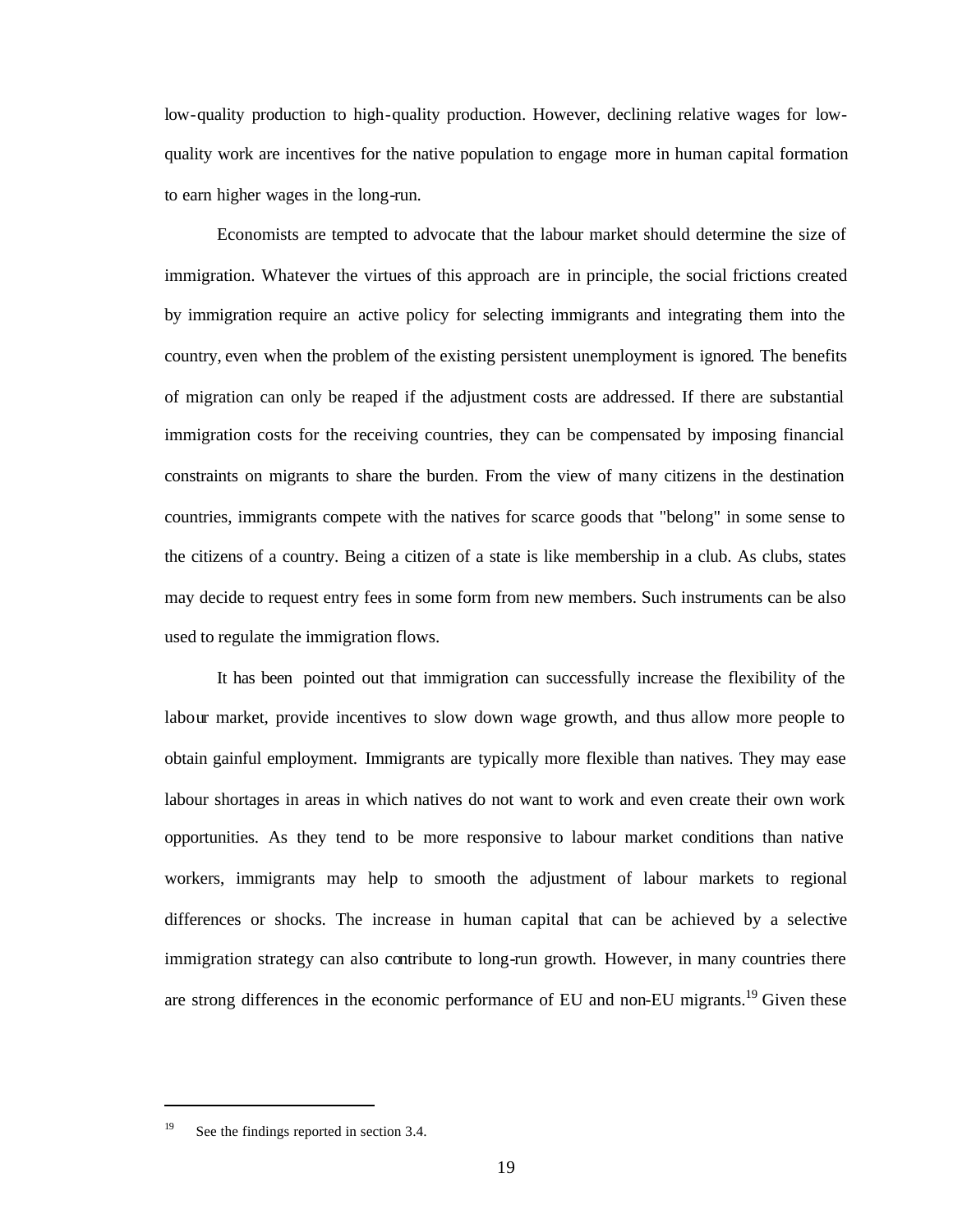possible gains, more openness of the European Union towards non-EU labour migration seems desirable , but also an economic approach to determine a more selective entry policy is required.

What kind of immigration is required depends on the particular economic situation. For instance, in the golden 1960s with full employment in the labour markets and a need for lowskilled workers, many Northern European countries were attracting blue-collar immigrants. Today, with the painful institutional constraints on the low-skilled labour markets and excess demand for skilled workers, the situation is more complicated: Since there is high unemployment among the low skilled due to institutional constraints like union wages, more unskilled migrants are only acceptable if there is proven evidence that they are willing to work, and their presence will make this market more competitive and hence add additional jobs for the natives through reduced wages. More promising are additional skilled immigrants: since they are in demand, the wages in the skilled labour market will not rise, but their employment will cause additional demand for native unskilled. Due to unemployment among the unskilled, their wages will remain constant. All in all economic immigration, properly organized, allows the economy to expand production with moderated wage growth.

Those concerned about immigration sometimes suggest that the European economy might adjust in other ways. For example, it is sometimes argued that free trade and free capital mobility could replace free labour mobility. In other words, encourage potential migrants to work and export from their own countries. However, a substantial part of goods and services produced are non-tradable. Import competition due to cheap or high quality labour abroad may also crowd out native workers, and foreign investment may have a similar impact. Controversial outsourcing strategies of jobs are already discussed or even prepared in many companies across Europe. Fostering free trade and free capital mobility is a good long-term strategy for economies to establish welfare that will neither stop short-term migration pressures nor could those strategies be implemented at short notice. A more flexible immigration policy would

20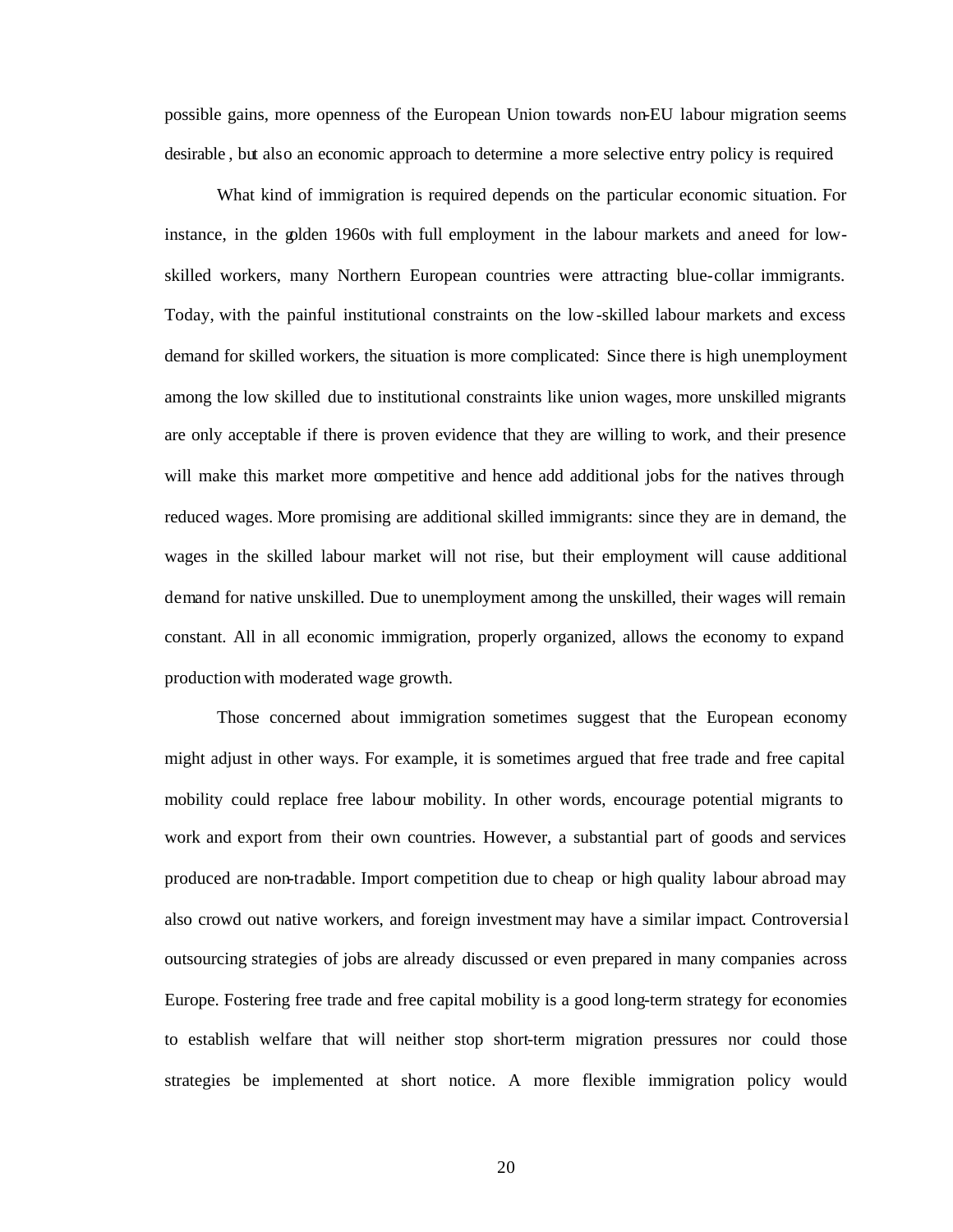nevertheless help to keep the production of goods and services in Europe and to be better prepared for the future international competition.

Another argument is that immigration pressures due to differences in economic development could best be moderated by rapid domestic economic growth in the sending countries, thus advocating the need for economic transfers and development policies. However, the available evidence in developing countries suggests that a larger rate of development often destabilizes the economic system and creates new options for short-run out-migration. Allowing people from foreign nations to work in Europe enables them to train their human capital, send remittances home, intensify economic relationships between the host and the home countries and eventually return home. Labour migration is to a large extent rela ted to future return migration, as long mobility is not restric ted. A filter effect can be observed: The more successful people stay, while the less successful move on. Hence , through a better world-wide allocation of resources and more flexible strategies to adjust and build up economies through migration, human capital building, remittances, and more intensified economic relationships, both the sending and the receiving countries will gain.

Other strategies are proposed to deal with the declining work-force in Europe over the next decades, like mobilizing the unemployed and the female workforce, or increasing the retirement age and human capital investments. When concerns are raised about whether some of the marginal groups will provide the skill profile needed on the labour markets, it is suggested that the government could train and retrain the workforce. While these efforts are viable, to some extent, they are also long-run options with uncertain effects. For instance, even if women work as frequently as men in Germany, a country with very low female work participation and large demographic changes to come, the long-term decrease in the working population can only be temporarily slowed down. But to achieve these increases in female work participation, a radical reform of the child care and training systems has to be successfully carried out first. Similar considerations apply to a policy of increasing the retirement age. Such a strategy would produce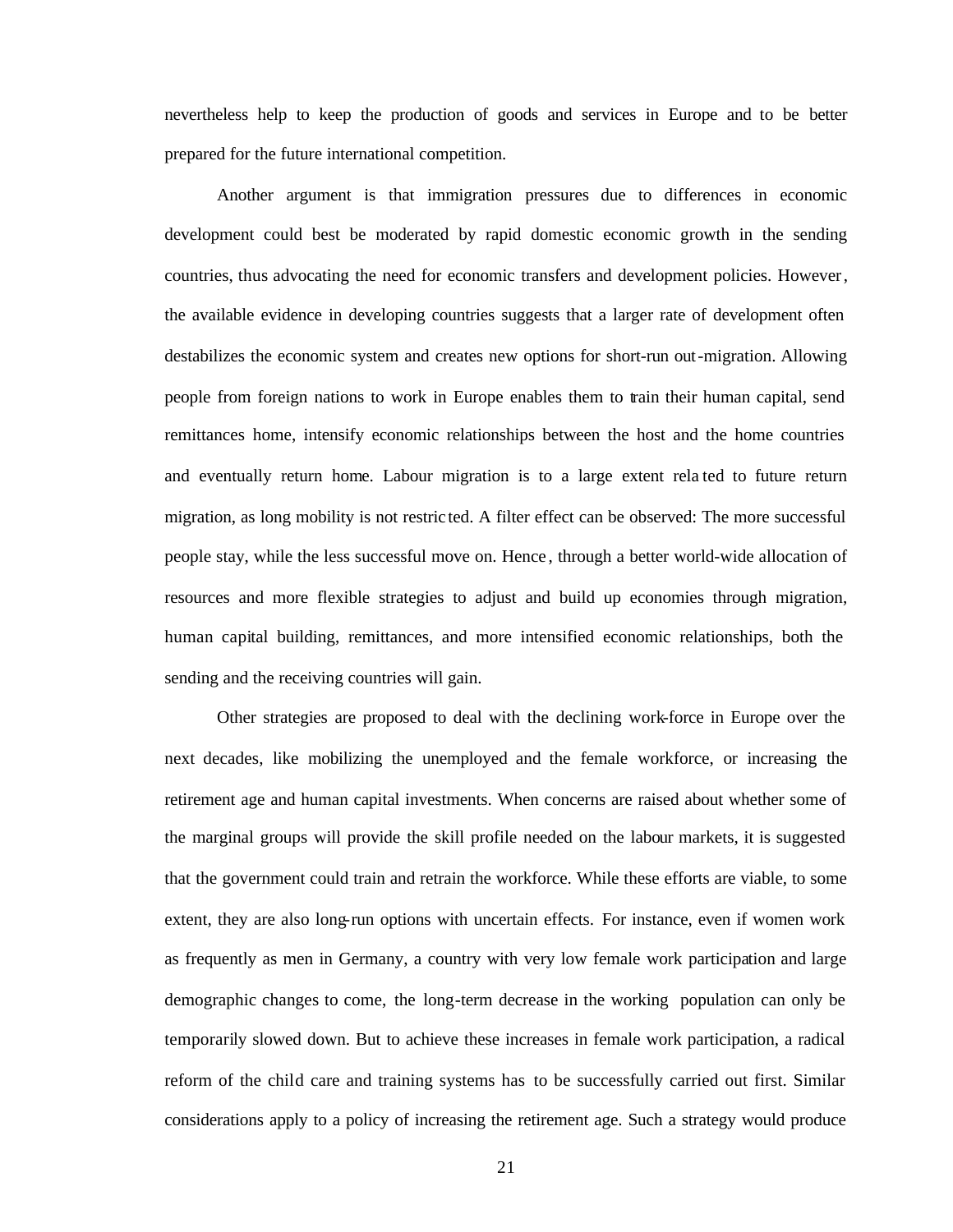a singular and possibly substantial short-term effect on labour supply which would, however, not reverse for long the decrease in the size of the resident working population.

One may question the need to stabilize the size of the workforce in a country, because there is no such thing as an optimal population size from an economic viewpoint. After some (may be considerable) time of adjustment, the economy will function around a lower or higher level. However, it is the adjustment process that creates painful pressures and that needs to be avoided. An ever falling native population causes a problem, because the economy could never adjust at a new and lower level. Hence, the European Union needs to prepare a unified policy of selective labour immigration, to channel and coordinate the flows of immigrants that are almost certainly coming and to generate the supply of skilled migrants that is so much needed. Past labour market experiences regarding immigrants have been rather beneficial, with no dramatic effects on native unemployment and wages. Even in the face of unemployment, immigration might be beneficial for society as a whole since it may erode institutional constraints on the labour market.

Migration, however, is not the ultimate solution to the aging problem since its cause, fertility decline, is not likely to get reversed due to the typically observed adjustment of migrant fertility to the standards of the natives. Also a strongly growing share of migrants can cause integration problems and social tensions. The migration option is powerful to moderate for some time the demographic adjustment pressure but it should be employed in a package of alternative responses. The best strategy is to smooth the adjustment process employing all available strategies including immigration.

#### **5.2 A Conceptual Framework for Migration Policy**

Migration policy is still largely under the control of the European Union member countries. However, due to the free labour, capital and product markets within the union (with some temporary constraints in a transition period for the new member countries), there is a need to harmonize the single-country migration policies across Europe. An economic migration policy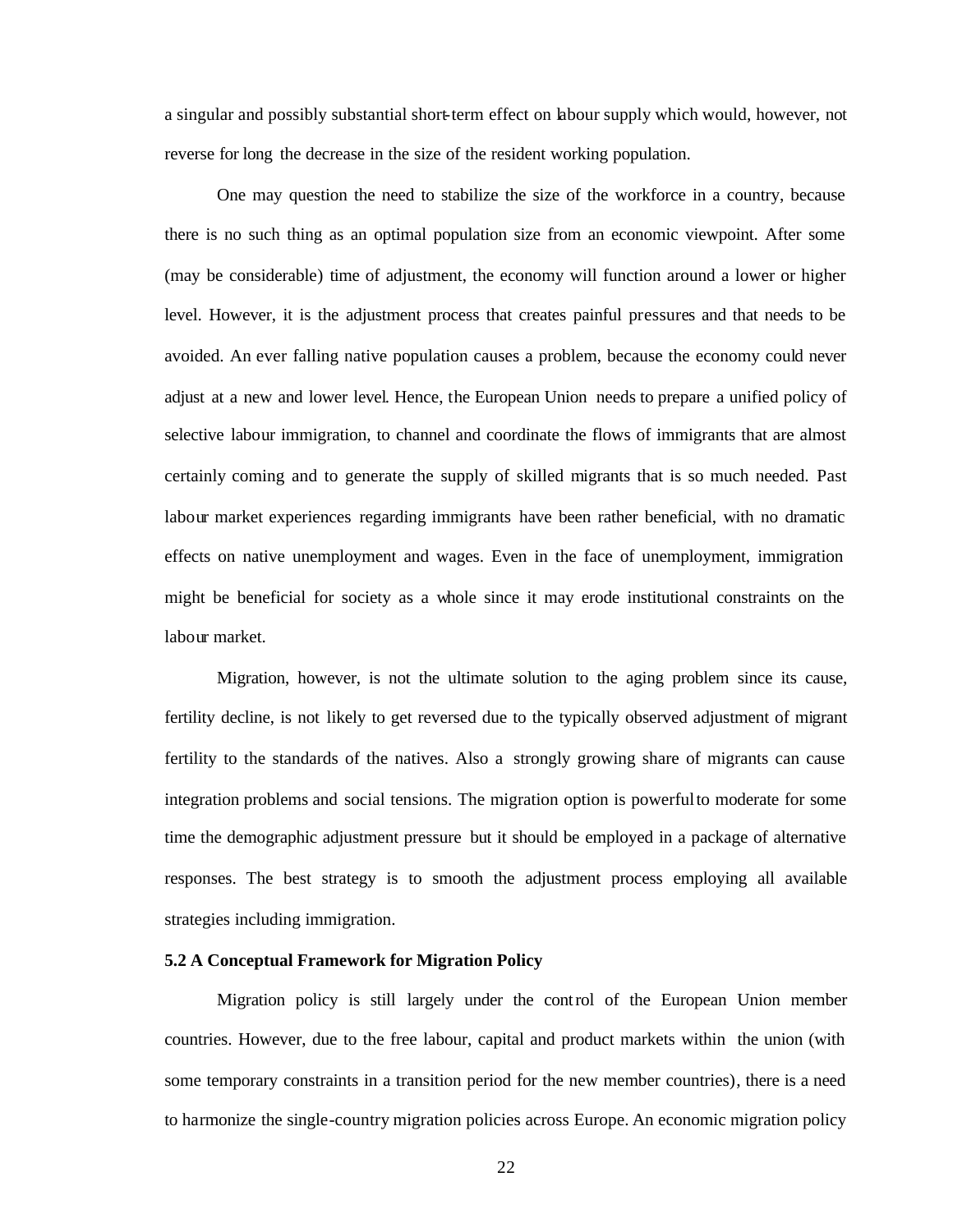should be part of a strategic policy that supports the creation of a flexible and integrated European labour market. Currently, there are mobility restrictions for non-EU migrants and country-specific immigration rules for them. An inflow of non-EU labour immigrants in one country may affect the economies in all European Union partner countries through illegal flows, forced mobility of the natives, or adjustments through the capital and goods markets. If the necessary adjustments do not take place or if they are slow, then this will create economic inefficiencies.

Negative economic effects of such a policy in one country might call for policy coordination. For instance, if imported labour in the host country leads to the production of cheaper or better products, this will improve the competitive position of that country on the European markets. Consequently, the rise in imports in the EU partner countries will create competition with locally produced goods, losses in their market share and unemployment among the natives. Hence, any active and selective economically motivated immigration policy of one member country would harm the partner countries (as a devaluation policy would do in a world of fixed exchange rates). Current immigrants into Europe are mostly not economically motivated and they are, if at all, an economic burden for the host country; they are either economically inactive or they face high risks of unemployment since they have not the needed labour market qualifications. This explains why there is currently no strong political pressure to coordinate economic immigration at the European level. It will, however, change as soon as some larger member countries like Germany will employ an economic immigration channel.

Under the current constraints on the mobility and working possibilities of non-EU migrants, it would be best if natives would move in response to immigration and act as a flexibility reserve. However, internal EU mobility is low and there might be virtues of immobility like substantial firm-specific human capital or strong preferences to remain in local social networks. Even the formation of the European Common Market was unable to stimulate mobility significantly. It would , therefore, be the most profitable strategy if the legal constraints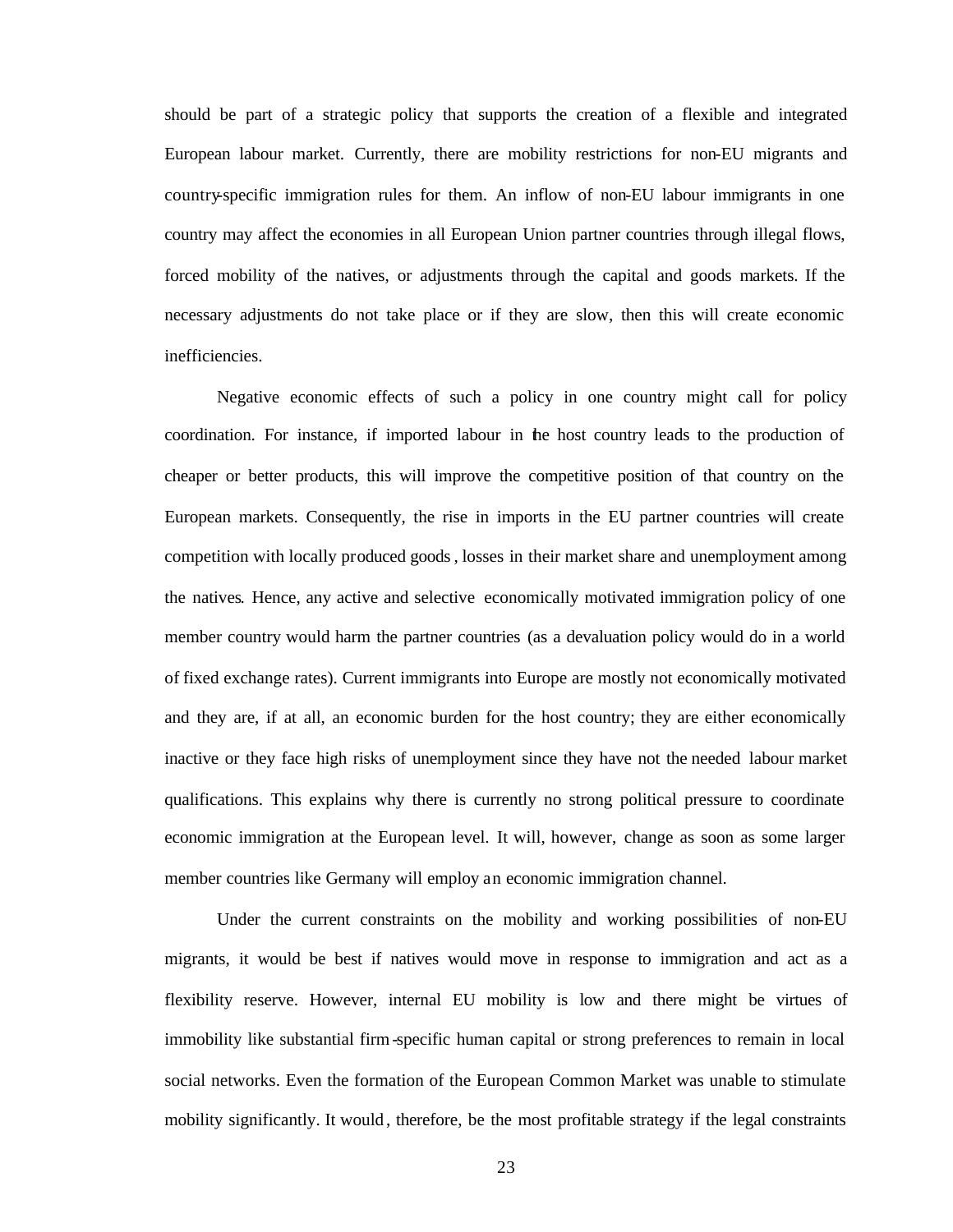on non-EU migrants (and the temporary ones on natives from the new member countries) would be removed quickly to create a flexible pool of young, educated and highly-skilled workers. These mobile workers would ensure for some time efficient adjustment and the creation of larger welfare across all EU member states.

Sometimes it is also argued that harmonization of immigration policies would not allow single countries to execute their preferences for generous welfare systems. To the contrary, an economically motivated immigration policy would avoid migrants that are at risk to take up welfare benefits, and would seek to attract individuals who are easily integrated into the economy.

From this discussion follows that it is necessary to develop a joint European legal framework that guides the individual countries' migration policies. An EU-wide quota for temporary and permanent visas would allow to fix the annual inflow of economic migrants at the political level. Europe needs to become an active player in the international labour markets. To develop an immigration policy with economic objectives, it is important to understand that the demand of an immigration country for immigrants with defined characteristics is part of a "market" in which supply is self-selected. If the immigration policy is to attract the immigrants most valuable to the immigration country on a market in which a number of nations compete for skilled labour, the institutional legal settings applicable to migrants must be competitive with institutional settings in other countries, especially those who are currently seen as immigration countries.

The immigration policy to be developed must further account for the economic effects of migration. The degree to which immigrant labour is complementary to or a substitute for resident labour determines the degree to which resident labour benefits as a result of labour immigration. Labour immigration will have negative consequences for a resident labour force that compete s for the same jobs as the immigrants. If immigrants can be substituted for resident labour, displacement effects can occur and result in unemployment. If, on the other hand, immigrants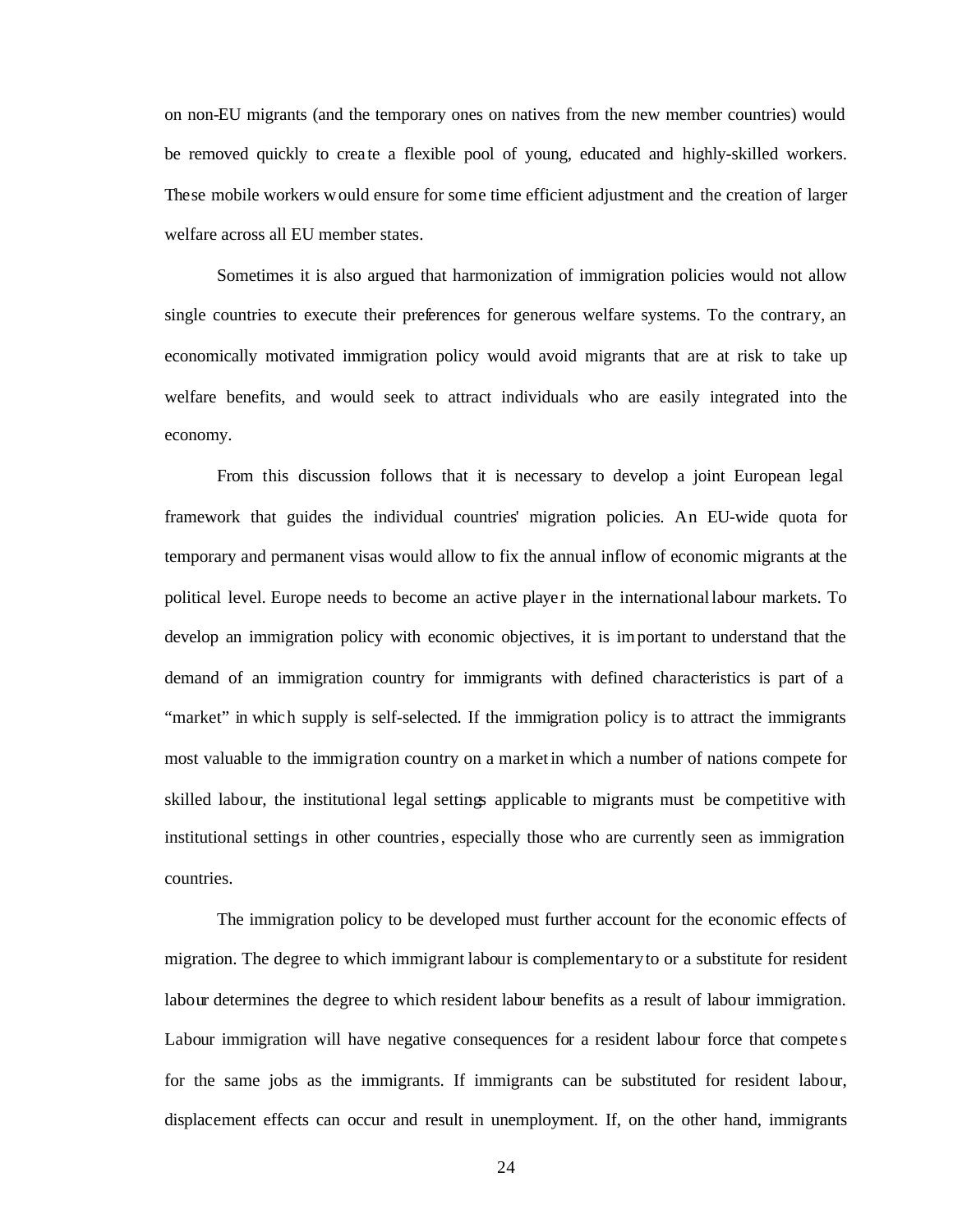contribute particular qualifications or fill existing vacancies, the economy and the working population will benefit. If migrant labour is even complementary to resident labour, immigration will improve the productivity of the resident working population and increase demand for their services. Unemployment will as a result decline. It is therefore a crucial responsibility of immigration policy to select migrants who will generate the most benefits for the national economy and are likely to enhance employment opportunities for the resident labour force.

Long-term and short-term immigration objectives may differ. In the long run, the foreseeable population decline suggests a larger need for immigrants even if other measures such as the mobilization of female labour, the increase of the retirement age , and better education and training strategies were implemented. In the short term, less additional net immigration is needed. However, the profile of the current migrant stock can be changed to increase the share of people at work by increasing work incentives internally and by introducing a selective economic immigration policy for the new immigrants. The inflow of migrants for humanitarian and other undebatable legal reasons has become smaller recently.<sup>20</sup> A large number of immigrants, especially if they are economically active in the labour market, will eventually return home if labour mobility is free. The temporary immigration policy could distinguish between labour immigration in pr ofessions in short supply, the immigration of executives of multinational companies and researchers, student immigration and special cases.

This points out the need for a dual strategy for the efficient allocation of immigration rights that would result in a higher welfare in comparison to current migration policy. Such a strategy addresses both the supply and the demand of the labour market and is designed to select

This is also the consequence of a more effective control of non-economic immigration. Take Germany as an example: Over the last decades the average annual inflow was 700,000 and the average annual outflow was 500,000 people, leaving a net inflow of 200,000. The number of immigrants who could be selected by an active labour immigration policy has increased to some 400,000 in recent years as a result of the decrease in ethnic Germans, asylum seekers and refugees entering Germany, and is likely to increase further. Since net immigration should rise to about 300,000 annually in the near future to compensate for demographic losses, and since return migration in the future should rise with a larger number of economic migrants in the country, more than 500,000 people entering Germany per year could be considered in the context of economic immigration.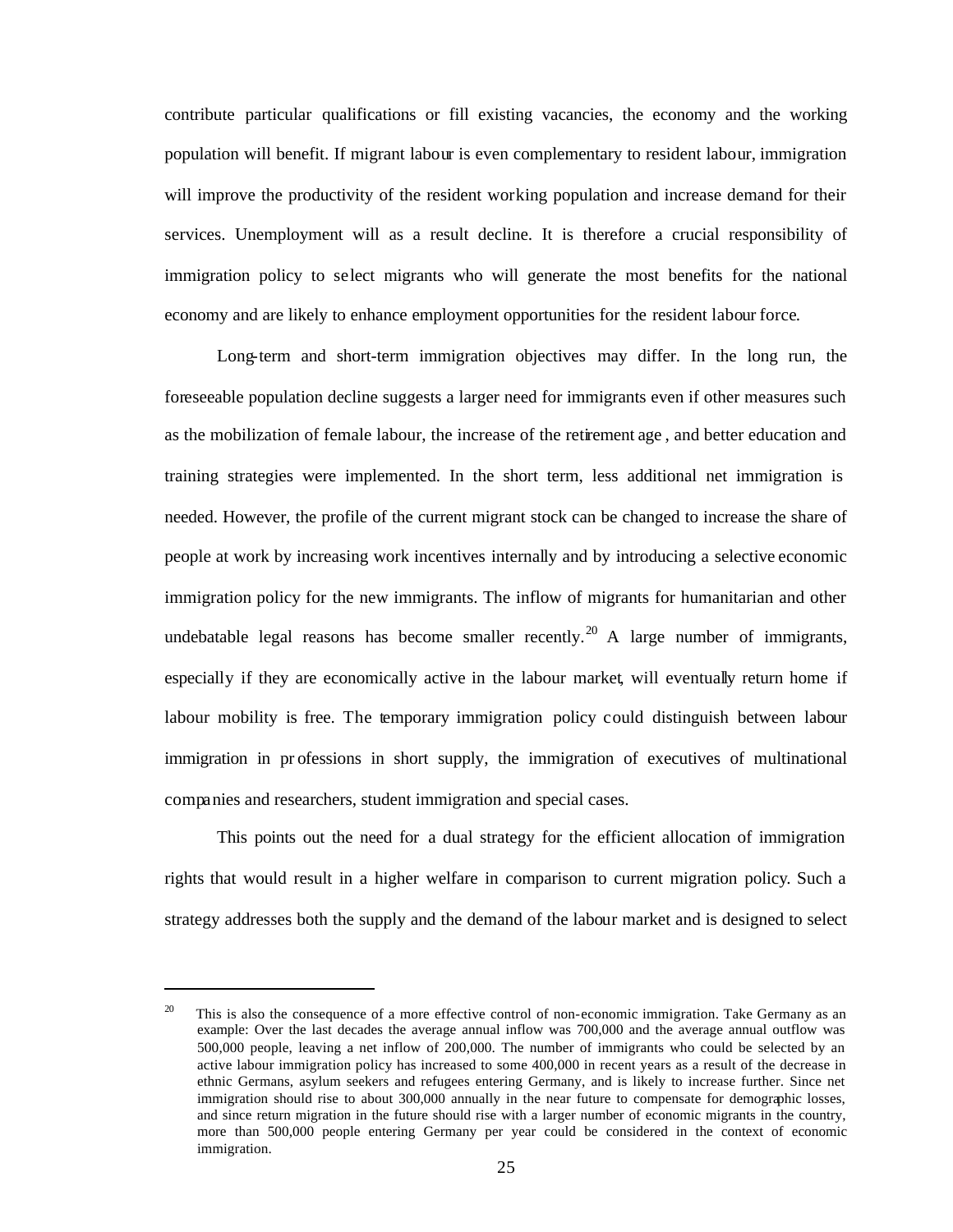potential migrants with the highest value for the immigration country and jobs where the recruitment of an immigrant offers the highest benefits. An administrative process would appear to be the preferred choice for the selection of permanent immigrants. Such immigrants should be selected using observable and measurable criteria and preference should be given to better qualified applicants. Administrative processes for allocating permanent immigration rights are widely used around the world as are top-down selection processes which are implemented by point systems in several traditional immigration countries. Empirical studies have shown that the average qualifications of immigrants granted permanent residence visas by countries operating under point systems is higher than that of immigrants into the United States where immigration is not controlled by economic criteria. Hence, a properly designed point system is able to impose the required labour market criteria on the inflow of migrants. This observation should affect European immigration management.

A more detailed review of administrative practices in Canada, Australia and New Zealand demonstrates that the point systems operating in these countries may have fundamental features in common, but still vary substantially mainly regarding the rating of migrant characteristics. For instance, Australia puts, in contra st to the other countries, some weight on indicators of temporary labour demand. Remarkable differences also exist with respect to the integration of the migrant family which has always been given substantial weight in Australia and New Zealand, but was, until recently, disregarded in Canada. The design of a point system thus allows for much flexibility.

Any economically motivated long-term immigration strategy should make a distinction between skilled labour, investors and business immigrants. Business immigrants and investors create opportunities for employment and income and should therefore be highly welcome. Permanent labour immigrants should be primarily selected by a point system. It should be a tool to select immigrants in accordance with demographic and economic needs. It will be necessary to define minimum requirements including above all a maximum age, minimum qualifications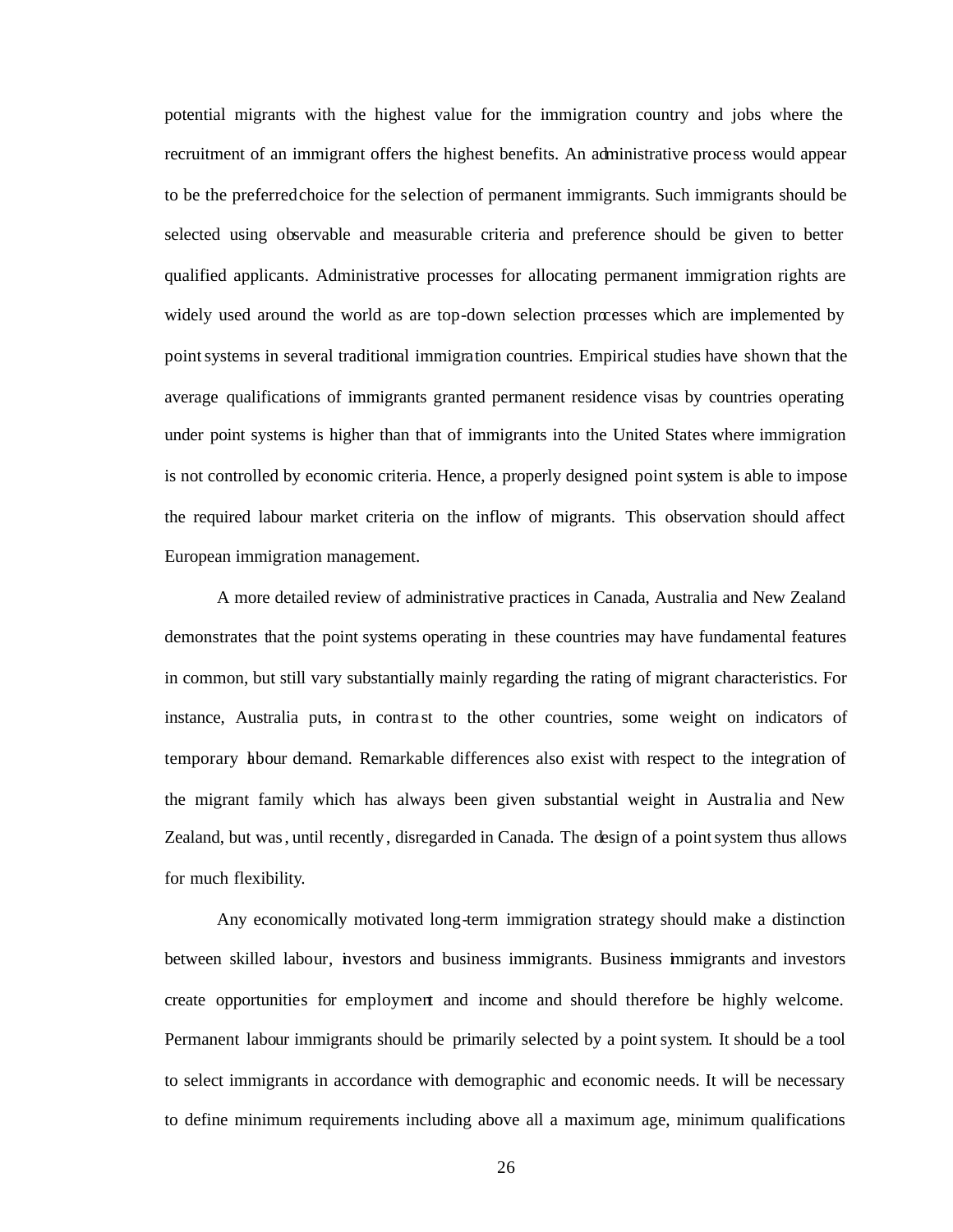and adequate financial resources for an initial period in the country. A language test should be mandatory and a failure of the test could trigger an obligation of the immigrant to pay a security deposit which would be reimbursed following the successful completion of language tuition in the host country. In the point system, priority should be given to criteria such as age, education, qualifications and work experience or a prior firm job offer. Integrational elements to be addressed by the point system include prior stays in Europe, relatives living in Europe , accompanying children and above all language skills. Applicants should be required to achieve a minimum score to be considered for permanent immigration. As immigration is permanent, an appropriate immigration program should be arranged based on a "integration contract" relationship between the immigrant and the society of which the immigrant will be a member. A European-wide quota on permanent migrants would allow fixing the number of permanent visas at the political level.

The immigration of investors and business people should be approved directly outside the point system. Investor immigration should exclusively be governed by the sum invested. For business people, on the other hand, who invest into a new or an existing business, the development of the business should be reviewed regularly. Student immigration should be facilitated to create early ties of highly qualified young persons in Europe. The selection of undergraduates should be left entirely to universities. Strict local native language requirements are not so important, but the academic courses should be taught in English. After graduation, student immigrants should have the right to obtain permanent residence if they have a concrete job offer. Immigrants taking up firm traineeships or apprenticeships should also be allowed to enter the country under the student program.

The urgent need for short-term skilled labour should be accommodated by establishing a non-bureaucratic system for temporary immigration. Unfortunately, it is very difficult if not impossible for a public administrator or an outside observer to identify the real short-term needs of the business community. Hence, an auction system operating among interested companies for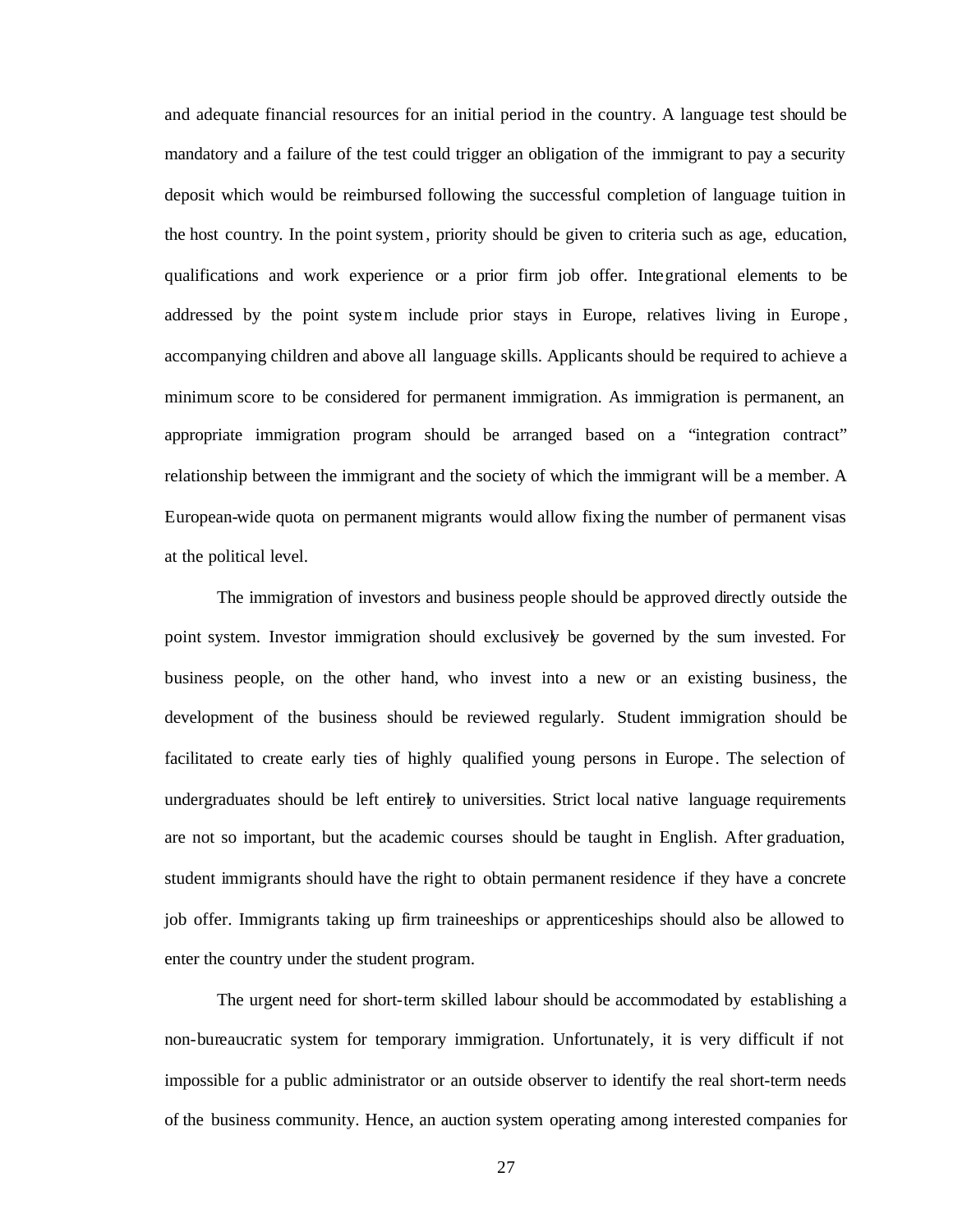the allocation of immigration certificates would appear to be the best choice to satisfy temporary immigration needs. These ce rtific ates would entitle the company to recruit an immigrant on the world market for a job for a defined period of time. Such an auction system translates relative labour market shortages into relative bid prices. Existing shortages would become transparent and excess demand would show where further policy response is necessary. Since companies would have to pay for the right to hire a worker, a share of the immigration gains would be given to the public coffers. A European-wide quota on temporary migrants would allow fixing the number of temporary visas at the political level.

An auction system is superior to alternatives such as a fee system mainly as it matches supply and demand more efficiently. Companies will only be willing to purchase at an auction if they are unable to satisfy their demand on the regular local labour market. The objective of the auction can be underscored by a minimum bid requirement. There is no need to formally verify the non-availability of native labour. The certificates should be limited to a period of three years, and could be potentially renewable for the same person. Temporary immigrants should have the right to be accompanied by their family members, and spouses should be entitled to a work permit. During their employment under this programme , temporary immigrants should have the right to apply for permanent immigration under the point system. Such an arrangement would create an appropriate link between the temporary and the permanent immigration systems.

A problematic case is the relationship between economic and non-economic immigration, especially asylum seekers.<sup>21</sup> It is possible to design a joint system for asylum seekers and immigrants where immigrants are ranked according to an economic point system and asylum seekers are awarded humanitarian points on a scale acc ording to the gravity of their circumstances. Only those in both groups reaching the minimum point score are admitted. Policy makers would have to decide on the appropriate structure of the point system, the minimum

<sup>21</sup> See Hatton (2004) and Zimmermann (1995a) for this issue.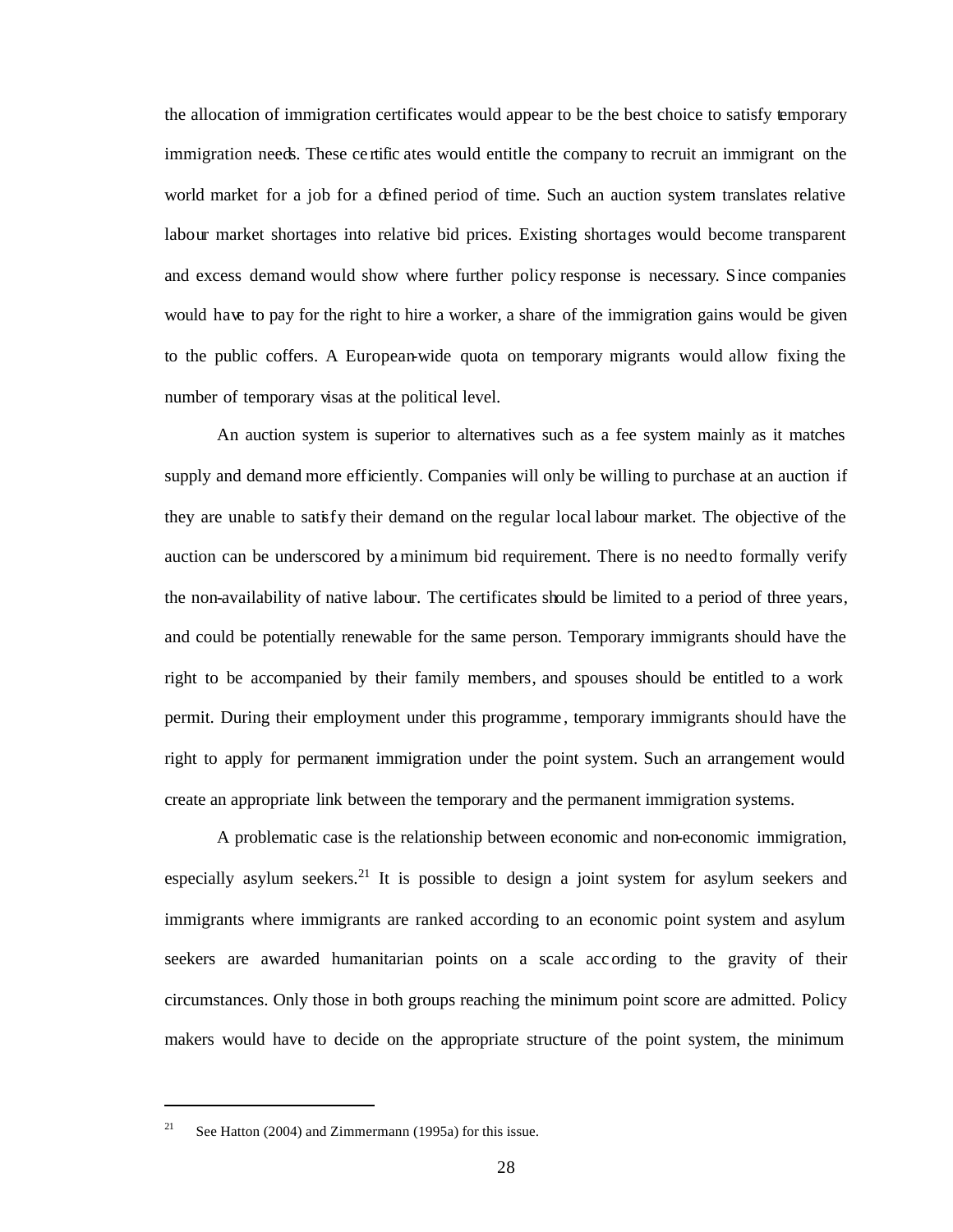thresholds, and an overall quota for both groups. Then actual relative supply of applicants would determine the allocation of the entry permits.

#### **6. Policy Conclusions**

European Union economies are pressed by two seminal challenges: A demographic change that induces population ageing and a decline of the workforce, and a split labour market that is characterized by high levels of unemployment for low -skilled people and a simultaneous shortage of skilled workers. This lack of flexible high-skilled workers and the aging process has created the image of an immobile labour force and the eurosklerosis phenomenon. Mobility ensures the best allocation of resources, and hence economic efficiency. But in the face of local or firm-specific human capital and individual preferences to remain in stable social networks immobility has also virtues. In such a situation, an economically motivated European immigration policy can generate high welfare improvements. A selective policy that discourage s unskilled migrants and attracts skilled foreign workers will vitalize the labour market, foster growth and increase demand for unskilled native workers. Their wages will increase and their unemployment rates will decrease, respectively. When migrants are different, when they bring variety in the labor market and improve the host country's ability to speedily adjust the economy to its long-run needs, they are of invaluable help. Note that while immigration has many dimensions (including social and humanitarian), this paper deals with the issue from a purely economic perspe ctive.

There is a need to harmonize the single -country migration policies across Europe. Crucial is to determine a European-wide quota for economic non-EU immigrants and to allow them to be fully mobile. This will help to create a flexible and integrated European labour market. Currently, there is free labour mobility of EU natives (with a transition period for people of the new member states), but mobility restrictions for non-EU migrants and country-specific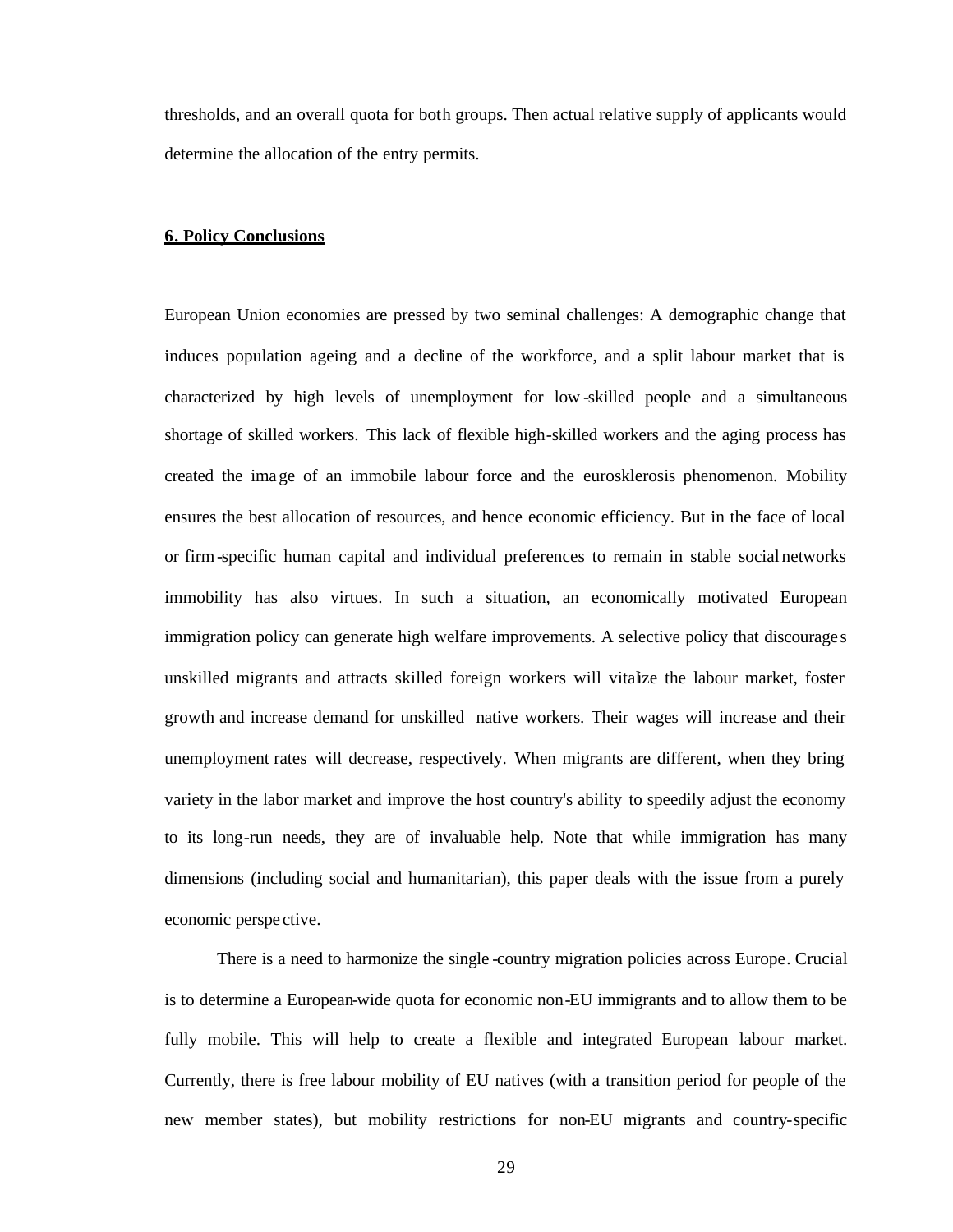immigration rules for them. An inflow of labour immigrants in one country may affect the economies in all European Union partner countries through illegal flows, forced mobility of the natives, or adjustments through the capital and goods markets. If the necessary adjustments do not take place or if they are slow, this will create economic inefficiencies. Under these conditions, it would be best if natives would move. However, internal EU mobility is low and even the formation of the European Common Market has not significantly stimulated it. It would, therefore, be beneficial if the legal constraints on non-EU migrants (and the temporary ones on natives from the new member countries) would be removed quickly to ensure efficient adjustment and larger welfare across all EU member states. It is further ne cessary to develop a joint European legal framework that guides the individual countries migration policy activities.

Europe needs to become an active player on the international labour markets. The European Union has to set European-wide quotas for net immigration on a permanent and temporary level. Long-term or permanent immigration should be governed by the introduction of a point system at the European level. It should be a tool for selecting immigrants in accordance with demographic and economic needs. In the point system, priority should be given to criteria such as age, education, qualifications, language skills and work experience or an existent firm job offer. Short-term or temporary immigration is best organized through an auction of workpermits among interested companies. Through this process, the companies would not only reveal their real preferences for foreign workers, but also contribute a share of the immigration gains to the public coffers.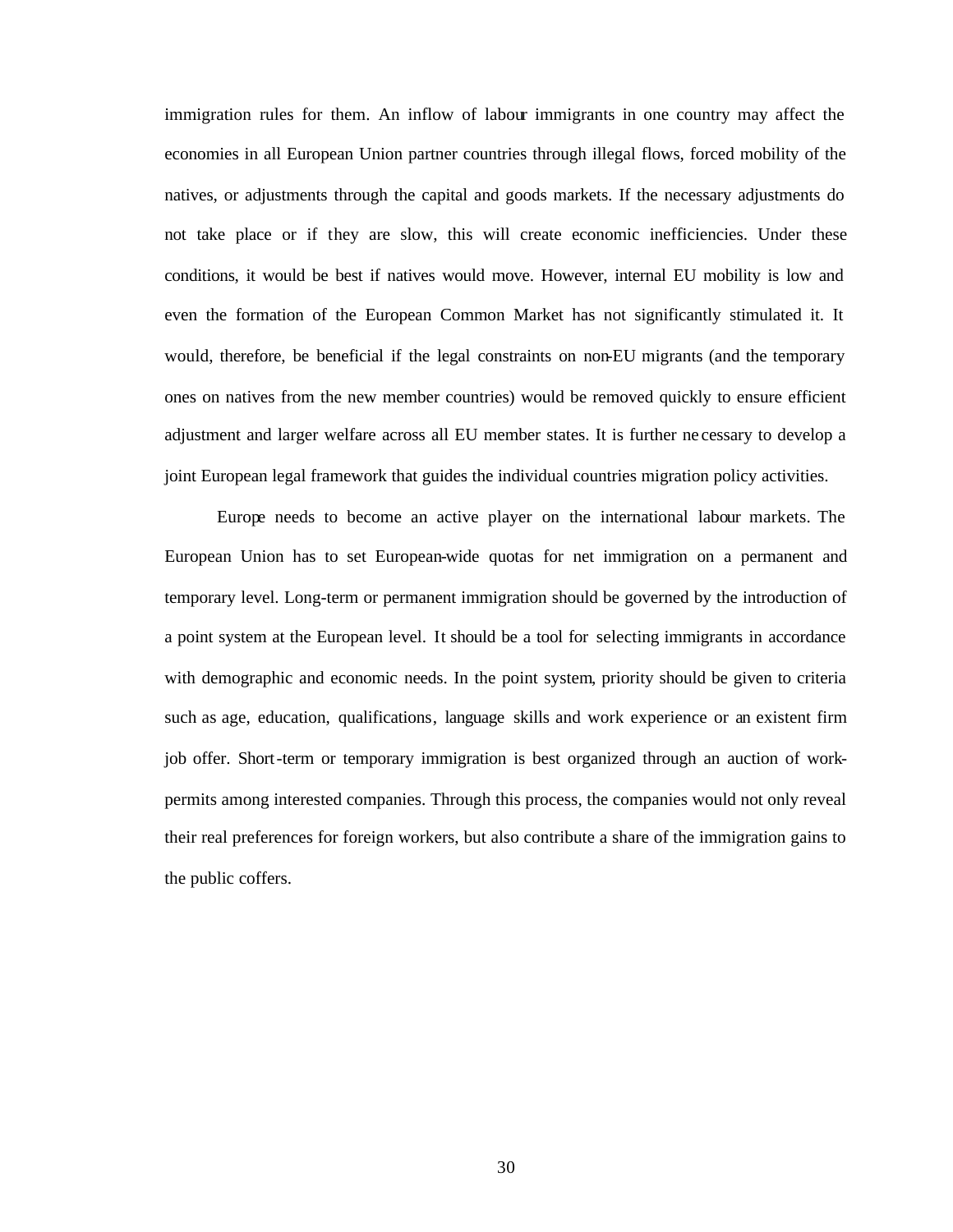#### **References**

- Bauer, T., B. Dietz, K.F. Zimmermann and E. Zwintz (2004) "German Migration: Development, Assimilation, and Labour Market Effects", in Zimmermann, K. F. (ed.) *European Migration: What Do We Know?,* Oxford: Oxford University Press.
- Bauer, T., M. Lofstrom and K.F. Zimmermann (2000) "Immigration Policy, Assimilation of Immigrants and Natives' Sentiments Towards Immigrants: Evidence from 12 OECD Countries", *Swedish Economic Policy Review*, **7**, 11-53.
- Bauer, T. and K. F. Zimmermann (1997) "Integrating the East: The Labor Market Effects of Immigration", in S.W. Black (ed.) *Europe's Economy Looks East - Implications for Germany and the European Union* , Cambridge: Cambridge University Press, 269-306.
- Boeri, T., G. Hanson and B. McCormick (2002) *Immigration Policy and the Welfare System*, Oxford: Oxford University Press.
- Bover, O. and P. Velilla (2004) "Migrations in Spain: Historical Background and Current Trends", in Zimmermann, K. F. (ed.) *European Migration: What Do We Know?,* Oxford: Oxford University Press.
- Borjas, G. J. (1994) "The Economics of Immigration", *Journal of Economic Literature*, **32**, 1667-1717.
- Brücker, H., G. Epstein, B. McCormick, G. Saint-Paul, A. Venturini and K.F. Zimmermann (2002) "Managing Migration in the European Welfare State", in T. Boeri, G. Hanson and B. McCormick (eds.), *Immigration Policy and the Welfare System*, Oxford: Oxford University Press, Part I, 1-167.
- European Communities (2003) *Employment in Europe 2003. Recent Trends and Prospects*. Luxembourg: Office for Official Publications of the European Communities.
- Faini, R., G. Galli, P. Gennari and F. Rossi (1997) "An Empirical Puzzle: Falling Migration and Growing Unemployment Differentials Among Italian Regions", *European Economic Review*, **41**, 571-579.
- Faini, R., J. de Melo and K.F. Zimmermann (1999) *Migration. The Contro versies and the Evidence*, Cambridge: Cambridge University Press.
- Hatton, T. J. (2004) "Seeking Asylum in Europe", *Economic Policy*, **38**, 5-62.
- Obstfeld, M. and G. Peri (1998) "Regional Non-adjustment and Fiscal Policy", *Economic Policy*, **26**, 207-247.
- OECD (1994) *The OECD Jobs Study: Facts, Analysis, Strategies*, Paris:OECD.
- Roodenburg, H., R. Euwals and H. ter Rele (2003) *Immigration and the Dutch Economy*, The Hague: CPB Netherlands Bureau for Economic Policy Analysis.
- Tranaes, T. and K. F. Zimmermann (2004) *Migrants, Work, and the Welfare State*, Odense : University Press of Southern Denmark.
- Venturini, A. (2004) *Post-War Migration in Southern Europe. An Economic Approach* , Cambridge: Cambridge University Press.
- Zimmermann, K. F. (1995a) "European Migration: Push and Pull", *Proceedings of the World Bank Annual Conference on Development Economics 1994, World Bank Economic Review,* and *World Bank Research Observer*, 313-342.
- Zimmermann, K. F. (1995b) "Tackling the European Migration Problem", *Journal of Economic Perspectives*, **9**, 45-62.
- Zimmermann, K. F. (1998) "German Job Mobility and Wages" in I. Ohashi and T. Tachibanaki (eds.), *International Labour Markets, Incentives and Employment*, Houndmills: Macmillan Press, 300-332.
- Zimmermann, K. F. (2004) (ed.) *European Migration: What Do We Know?,* Oxford: Oxford University Press.
- Zimmermann, K. F. and T. Bauer (2002) (eds.) *The Economics of Migration*, Vol. I IV, Cheltenham/Northampton: Edward Elgar Publishing Ltd.